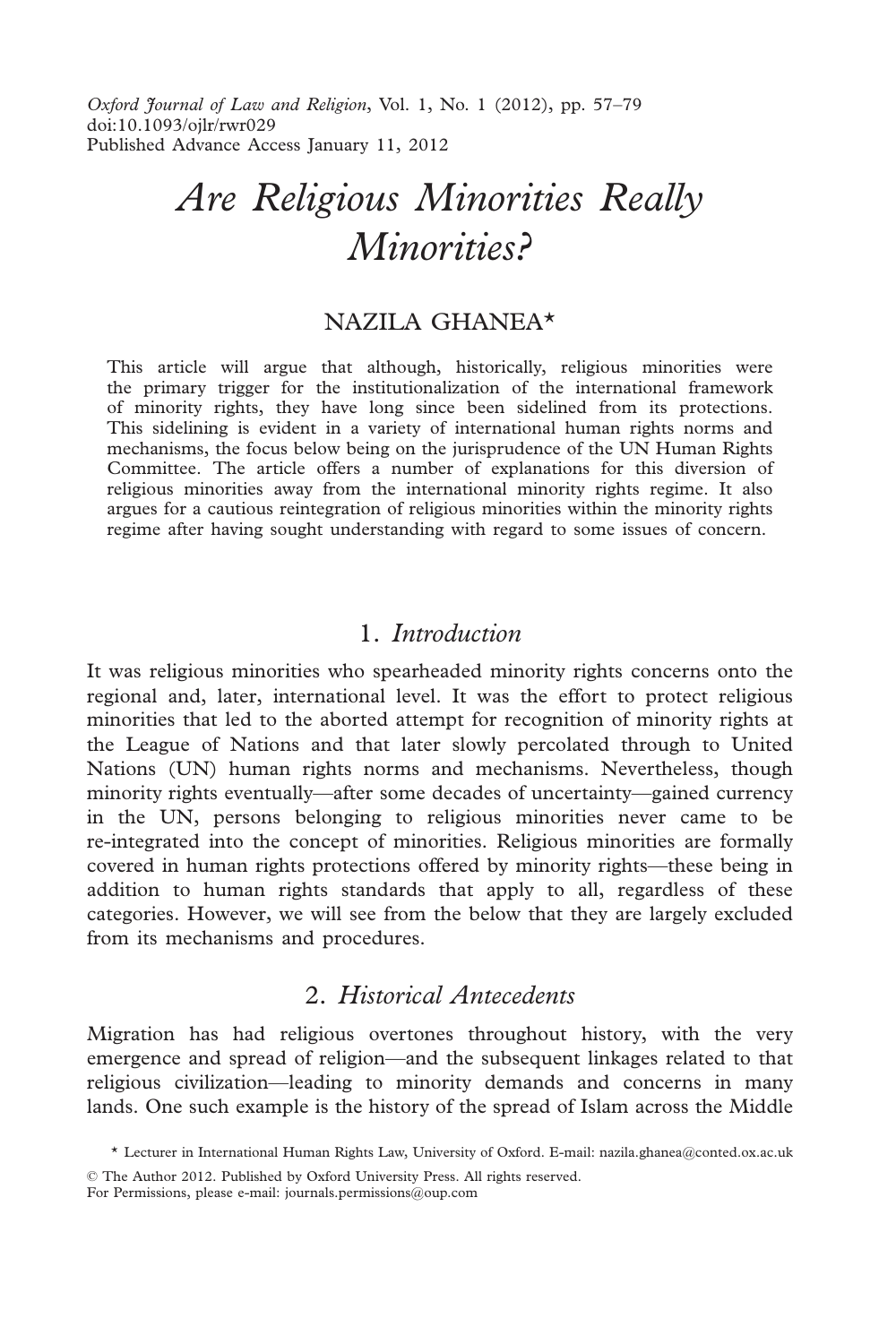East, Asia, North and East Africa and across Europe. Some of these patterns led to relatively progressive norms coming into being. However, others were tinged with colonialist ambition and led to devastating human rights violations, for example, against indigenous populations. These patterns of religious migration were later built upon to establish trade between the horn of Africa and East Africa, Oman and India; and subsequently led to an increase in the presence of religious minorities on these soils. Though they were ethnic minorities too, they were primarily conceived of and catered to in terms of religious minorities. Religious minorities have also been a serious Islamic concern from the outset of its revelation, since there was explicit textual recognition given in the Quran to 'People of the Book'.<sup>1</sup> Hence, provision for particular religious minorities is well-established in Islam, for example, as indicated by the later Millet system. Religious minorities, meanwhile, had long established themselves as a matter of enduring European concern, not least due to the religious underpinnings of the devastating Thirty Years War. Eide describes the problem as having been 'wars which pitted subordination to a universalizing religion (the Catholic church) against national independence, which also appeared to require religious independence'.<sup>2</sup>

From this European experience, the protection for religious minorities could hardly be of a higher pedigree. It has a record dating back to the mid to late  $1500s<sub>1</sub><sup>3</sup>$  when successive treaties sought to provide protection for religious minorities. The post-First World War period and the Treaty of Versailles re-focused concern on the question of religious minorities and a new generation of religious minority protection clauses were enshrined as non-negotiable elements of emerging peace treaties. In sum, it would be no exaggeration to suggest that the roots of minority rights are to be found in the protection of religious minorities, not only in Europe where related protections were enshrined explicitly in bilateral and multilateral treaties over three centuries,<sup>4</sup> but with traces over other continents and eras too. Such concern with religious minorities pre-dated not only the emergence of modern human rights but also preceded international concern with racial minorities by centuries. This precedence is all the more remarkable, considering the fact that the proposed League of Nations Article  $21<sup>5</sup>$  had failed on grounds that protection for racial minorities was deemed unpalatable by the great powers of

<sup>&</sup>lt;sup>1</sup> For a discussion of both the limitations and opportunities offered by the 'People of the Book' status see N Ghanea, 'Phantom Minorities and Religions Denied' (2009) 2 Shi'a Affairs Journal <http://shiaaffairs.org/index

 $\frac{p_{2}}{2}$  A Eide, 'Minority Situations: In Search of Peaceful and Constructive Solutions' (1990–91) 66 Notre Dame Law Review 1316.

<sup>&</sup>lt;sup>3</sup> For a discussion, see M Evans, *Religious Liberty and International Law in Europe* (CUP 1997) 42–82.<br><sup>4</sup> As Eide observes, the issue of religious minorities 'first emerged between Catholics and Protestants in the seventeenth century, and later between Christians and the Islamic world of the Ottoman Empire in the eighteenth and early nineteenth century'. This was followed later in the peace settlement after the First World War with five special treaties, five peace treaties, five declarations and two conventions. See: Eide (n 2) 1316-17.

 $5$  Art 21, the proposed 'racial equality clause', stated in its first draft of 28 February 1919 that 'The equality of nations being a basic principle of the League of Nations, the High Contracting Parties agree to accord as soon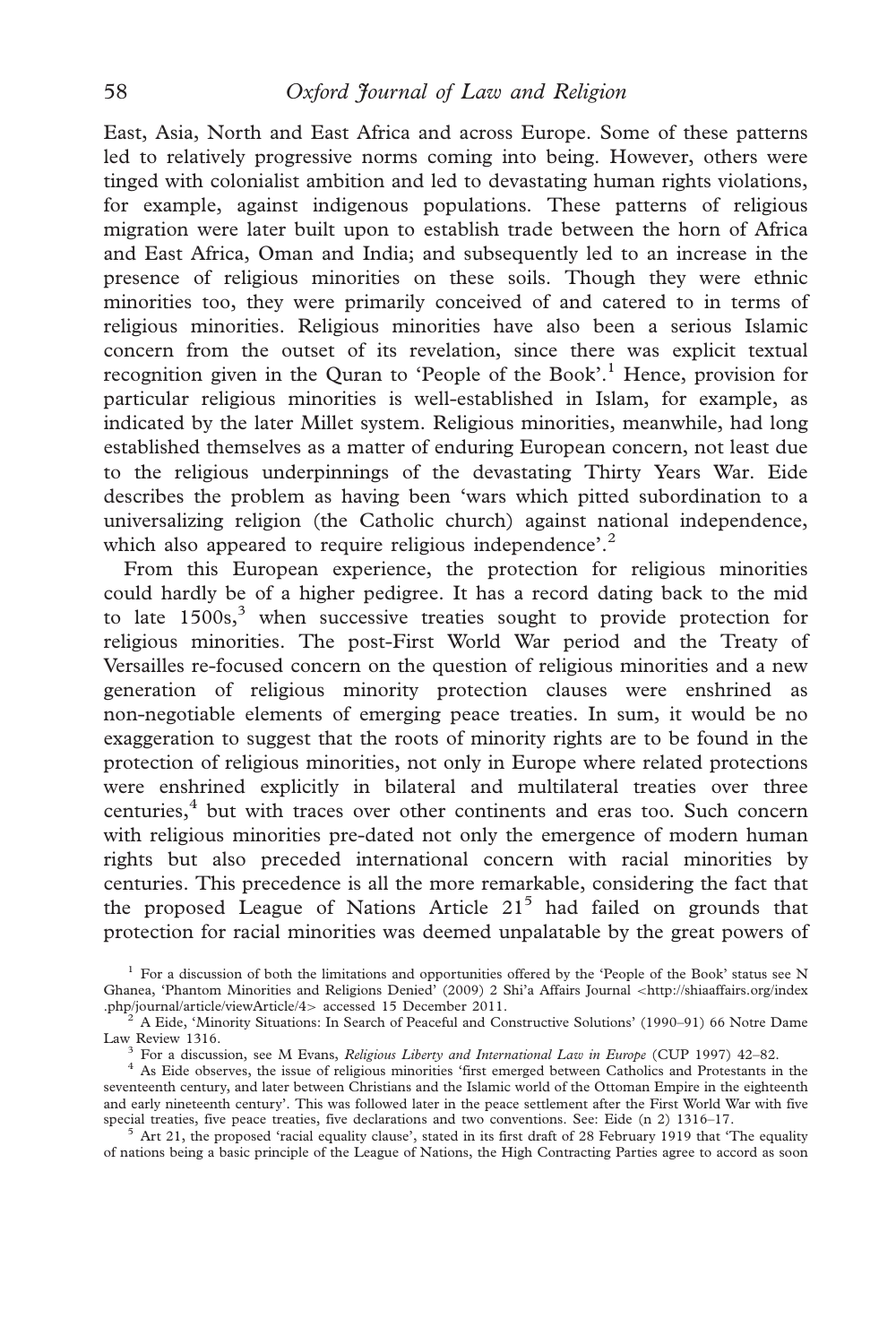the time. Protection for religious minorities was not an issue. Now, some 90 years on, however, racial minorities enjoy protections<sup>6</sup> that religious minorities have almost totally been sidelined from.

The scope of these historical legal protections for minorities, however, should not be overstated or romanticized. The underlying concern was that of security, and the scope of protection was tightly drawn, in terms both of geography and of beneficiaries. The protections were discrete, rather than generally applicable, and the objective was the maintenance of the status quo rather than motivated by broader humanitarian concerns. In essence, the aim was the containment of religious minorities and tit-for-tat guarantees of protection between empires and, later, states. It was not underpinned with a concern with freedom of religion or belief, as enshrined in international human rights standards since 1948, nor indeed with our principled rationales for minority rights today.

# 3. The Separation of Religious Minorities from Minorities

Religious minorities are formally covered in human rights protections offered under both freedom of religion or belief and minority rights—these being, in addition to human rights, standards that apply to all, regardless of these categories. Minority rights are to be enjoyed in addition to existing rights. The UN has recognized them as 'special rights' that accrue to persons belonging to minorities on the understanding that equality alone would not provide sufficient protection against discrimination. One could, in fact, consider minority rights as a means of ensuring substantive equality for a specific category of rights holders. Henrard declares non-discrimination as the 'condition sine qua non for adequate minority protection'.<sup>7</sup> She also distils the essential element of minority rights to that of the right to identity, which requires 'effective protection of their general human rights in combination with the right not to be discriminated against'; and one which is informed by, and limited to, a quest for the goal of real, substantive equality.<sup>8</sup>

International legal provisions regularly preface any reference to minorities with the designations 'ethnic', 'religious' or 'linguistic'. Religious minorities have always been assumed to be part and parcel of the minorities' regime

as possible to all alien nationals of states, members of the League, equal and just treatment in every respect making no distinction, either in law or in fact, on account of their race or nationality.'

 $6$  For example, as upheld in the UN Convention on the Elimination of all Forms of Racial Discrimination. For a discussion see N Ghanea, 'Religious or Minority?' (2008) 36(3) Religion, State and Society 303–25; and D Keane, 'Addressing the Aggravated Meeting Points of Race and Religion' (2007) 6 Maryland Law Journal of Race, Religion, Gender and Class 353-91.

K Henrard, 'Ever-Increasing Synergy towards a Stronger Level of Minority Protection between Minority-Specific and Non-Minority-Specific Instruments' (2003–04) 3(15) The European Yearbook of Minority Issues 29.

 $8$  ibid 16.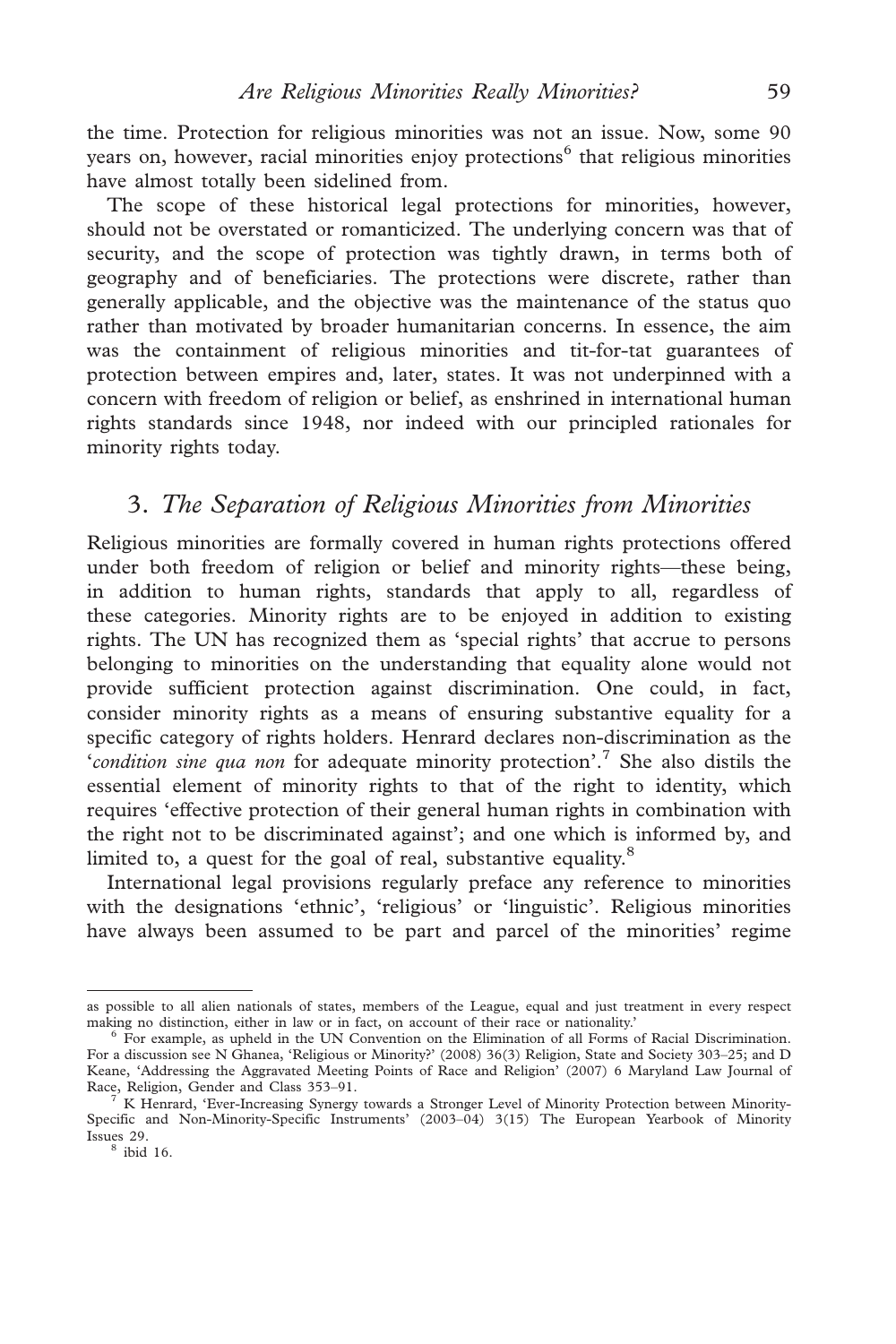normatively, but have, in fact, rarely been protected through it. Though there has long been concern about the narrowness of these designations, and the need to include other categories of minorities explicitly, this important consideration will not be addressed in this article. This article seeks to establish that though religious minorities have been one of the three most explicitly recognized categories of minorities in the minority rights regime, they have largely been excluded from consideration under the umbrella of minority rights.

The UN era started out with 30 years of downplaying, if not outright rejection, of minority rights for historic reasons. There was no appetite in the UN for provisions for minorities due to the inter-war experience regarding the failed minorities system. In fact, the ideology of the time held that universal rights would be the panacea for all ills; equality served as the answer to all, and removed the premise for any kind of singling out of categories of rights holders.<sup>9</sup>

It took a number of decades for the realization to dawn that equal treatment could result in discrimination for those who started lower down the pecking order. If, for example, the Brahmins and the Dalits are treated 'equally' in India, the discrimination against the Dalits will only become further entrenched. Equal treatment could too easily continue, or fail to cure, discrimination against those that had previously been unequal; it merely concealed that inequality with the gloss of equal treatment. In 1976, the International Covenant on Civil and Political Rights (ICCPR) came into force with its Article 27 holding that 'In those States in which ethnic, religious or linguistic minorities exist, persons belonging to such minorities shall not be denied the right, in community with the other members of their group, to enjoy their own culture, to profess and practise their own religion, or to use their own language'. $10$ 

The UN Human Rights Committee, however, took some years to feel comfortable with this provision and to utilize it, but it eventually started reflecting on it in its jurisprudence and eventually interpreting it in its 1994 General Comment 23 on Article 27 of the ICCPR regarding the rights of minorities. Capotorti's 1977 UN Sub-Commission $11$  study also contributed to a gradual return to a reinvigorated notion of minorities, this time under the UN's umbrella. Capotorti, who was a UN Sub-Commission expert, held that a minority is 'a group, numerically inferior to the rest of the population of a

<sup>&</sup>lt;sup>9</sup> For a broader and rich discussion, see P Thornberry, International Law and the Rights of Minorities (OUP

<sup>1991).&</sup>lt;br><sup>10</sup> International Covenant on Civil and Political Rights, GA res 2200A (XXI), 21 UN GAOR Supp (No 16)

<sup>&</sup>lt;sup>11</sup> Though the name of the UN Sub Commission on Prevention of Discrimination and Protection of Minorities (1947–98) suggested a focus on minorities, in fact the scope of its work was much broader. In 1999, it changed its name to Sub-Commission on the Promotion and Protection of Human Rights and it held its final session in 2006.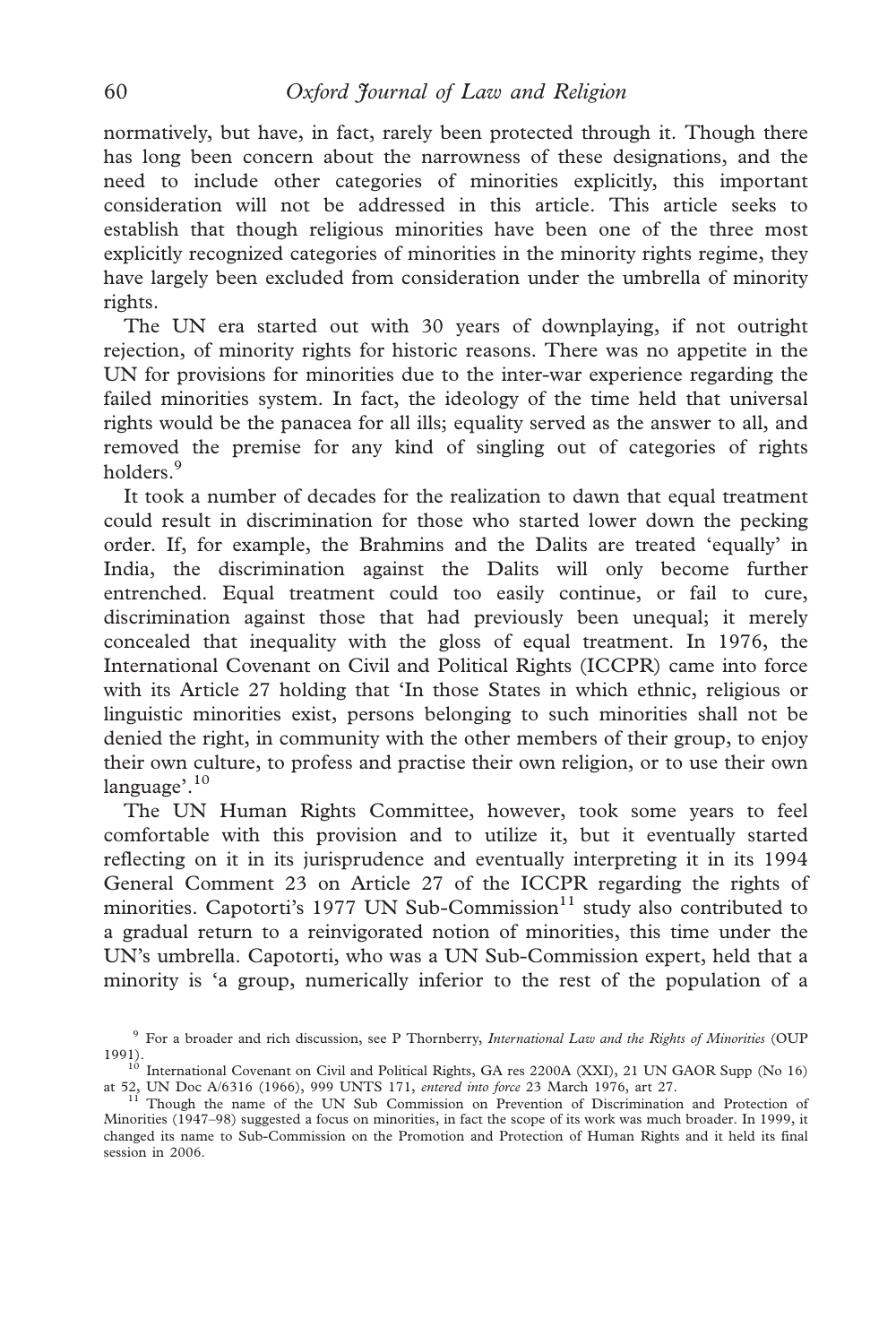State, in a non-dominant position, whose members – being nationals of the State – possess ethnic, religious or linguistic characteristics differing from those of the rest of the population and show, if only implicitly, a sense of solidarity, directed towards preserving their culture, traditions, religion or language'.<sup>12</sup> Capotorti's emphasis is on the shared solidarity towards the preservation of different characteristics. However, others have widened their reading of the beneficiaries and the rationale for the enjoyment of minority rights. Van Dyke has stated:

The groups that enjoy [minority] rights seem to fall into two broad categories that sometimes overlap. One category includes groups characterized by weakness that calls for protection or disadvantage that calls for compensatory action. Special measures for such groups seem to be approved if their purpose and effect is to promote equality and not to establish or preserve inequality. The characteristic that distinguishes groups in the second category is a shared sense of a community of interest that is relatively fundamental, important, and enduring  $\ldots$ <sup>13</sup>

Then in 1978, the UN started a drafting effort that resulted in the 1992 UN Declaration on the Rights of Persons Belonging to National or Ethnic, Religious and Linguistic Minorities. Later still, from 1995 to 2006, the UN sponsored the annual week-long meeting of the UN Sub-Commission Working Group on Minorities. In the aftermath of change from the UN Commission on Human Rights to the UN Human Rights Council,  $14$  this has been meeting for just two days per annum since 2008 as the Forum on Minority Issues.

Some 30 years had passed since the formation of the UN, therefore, before its concern for minorities came into full effect. This 30-year question mark over minority rights meant that 'minority protection ceased to be the primary vehicle through which religious freedoms were addressed on the international plane'.<sup>15</sup> When religious minorities face discrimination and persecution as a group, then, their case is addressed under the 'freedom of religion or belief' umbrella in international human rights and not under minority rights.

This observation can be deduced primarily from the examination of the jurisprudence of UN treaty bodies such as the Human Rights Committee, though it is also evident in how such violations have been handled by UN Charter-based bodies, for example under the 1235 and 1503 procedures and the lack of serious consideration to date of the matter of religious minorities by the Independent Expert on Minority Issues. The assessment below will focus on the jurisprudence regarding Article 27 of the ICCPR, since this is the most

<sup>&</sup>lt;sup>12</sup> F Capotorti, Study on the Rights of Persons belonging to Ethnic, Religious and Linguistic Minorities, E/CN.4/Sub2/384/Rev1, published by the UN in 1991, Sales No E.78.XIV.1. <sup>13</sup> V Van Dyke, 'Human Rights and the Rights of Groups' (1974) 18(4) American Journal of Political

Science 741.<br><sup>14</sup> For a discussion of the implications of this change see N Ghanea, 'From UN Commission on Human

Rights to UN Human Rights Council: One Step Forwards or Two Steps Sideways?' (2006) 55 International and Comparative Law Quarterly 695–705.<br><sup>15</sup> Evans (n 3) 183.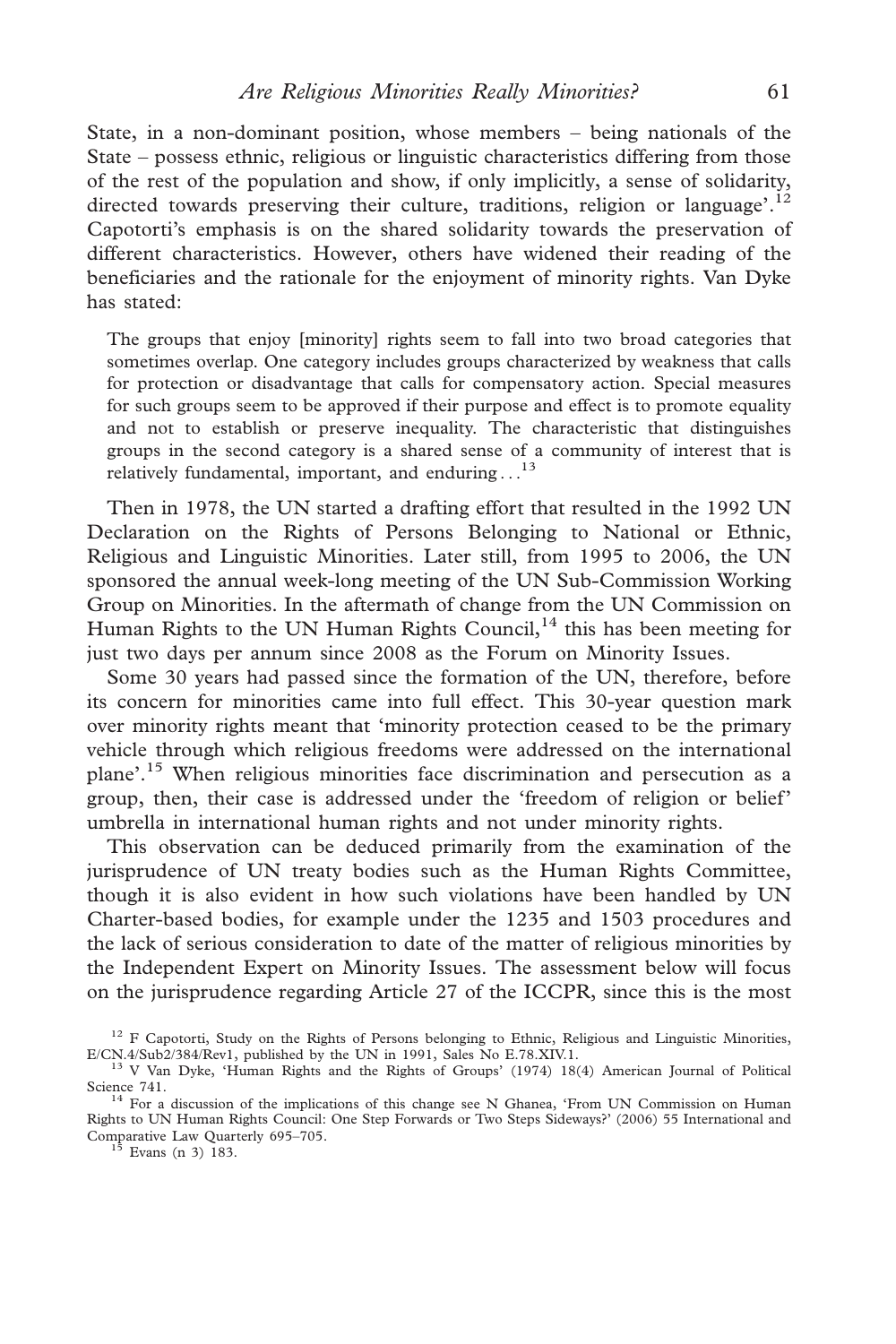significant binding norm addressing minorities at the UN level. Before doing so, it is worth observing six key elements in minority rights which could serve to complement and enhance the protection of religious minorities beyond the protections offered within freedom of religion or belief.<sup>16</sup>

## A. Religious Culture

Firstly, religious minorities stand to gain enhanced protection through minority rights for their language and culture.<sup>17</sup> Whilst professing and practising their own religion would appear to be the most appropriate of the enjoyments accruing to religious minorities, some religious communities may worship in a language differing from the majority community. Furthermore, the term 'culture' may be the most apt description for their literature, symbols, cumulative manifestation and practice of relevant rites, customs, observances for example, holidays, dietary codes, fasting, pilgrimage, worship and a separate calendar—again, especially when these differ from those of the wider society.<sup>18</sup> In the broader minorities landscape, preservation of minority culture has, at times, led to particular political arrangements and policies for such purpose. Van Dyke has outlined such possibilities as including special assurances and constitutional arrangements, a share in government and measures of autonomy;<sup>19</sup> but argues for avoidance of 'the poison'<sup>20</sup> of attitudes of inferiority and superiority when arranging for such recognition.

### B. Group Rights

Secondly, religious minorities would—self-evidently—gain a broader scope of protection of their group rights through the minority rights regime, especially when their religious autonomy does not already enjoy protection through other measures. The language of Article 27 of the ICCPR: 'in community with other members of their group' in their culture and the profession and practice of their religion; contrasts with the ICCPR's Article 18 language of protection of manifestation 'either individually or in community with others, and in public or private ... in worship, observance, practice and teaching'—though the UN Human Rights Committee ('Human Rights Committee', 'the Committee' or 'HRC') has emphasized that the implications of the latter are to be broadly construed and not restricted to official or traditional religions.<sup>21</sup>

<sup>&</sup>lt;sup>16</sup> In terms of this argument, of how minority rights supplements and enriches enjoyment of freedom of religion or belief rights, this article builds on my observations in a previous article: Ghanea (n 6) 303–25.

<sup>&</sup>lt;sup>17</sup> International Covenant on Civil and Political Rights (n 10) art 27.<br><sup>18</sup> Declaration on the Elimination of All Forms of Intolerance and of Discrimination Based on Religion or Belief, GA res 36/55, 36 UN GAOR Supp (No

<sup>&</sup>lt;sup>19</sup> V Van Dyke, 'The Cultural Rights of Peoples' (1980) 2.2 Universal Human Rights 5–7.<br><sup>20</sup> ibid 8.<br><sup>21</sup> See: Human Rights Committee, General Comment 22, art 18 (Forty-eighth session 1993). Compilation of General Comments and General Recommendations Adopted by Human Rights Treaty Bodies, UN Doc HRI/ GEN/1/Rev1, 35 (1994), paras 9 and 10. It is to include 'not only ceremonial acts but also such customs as the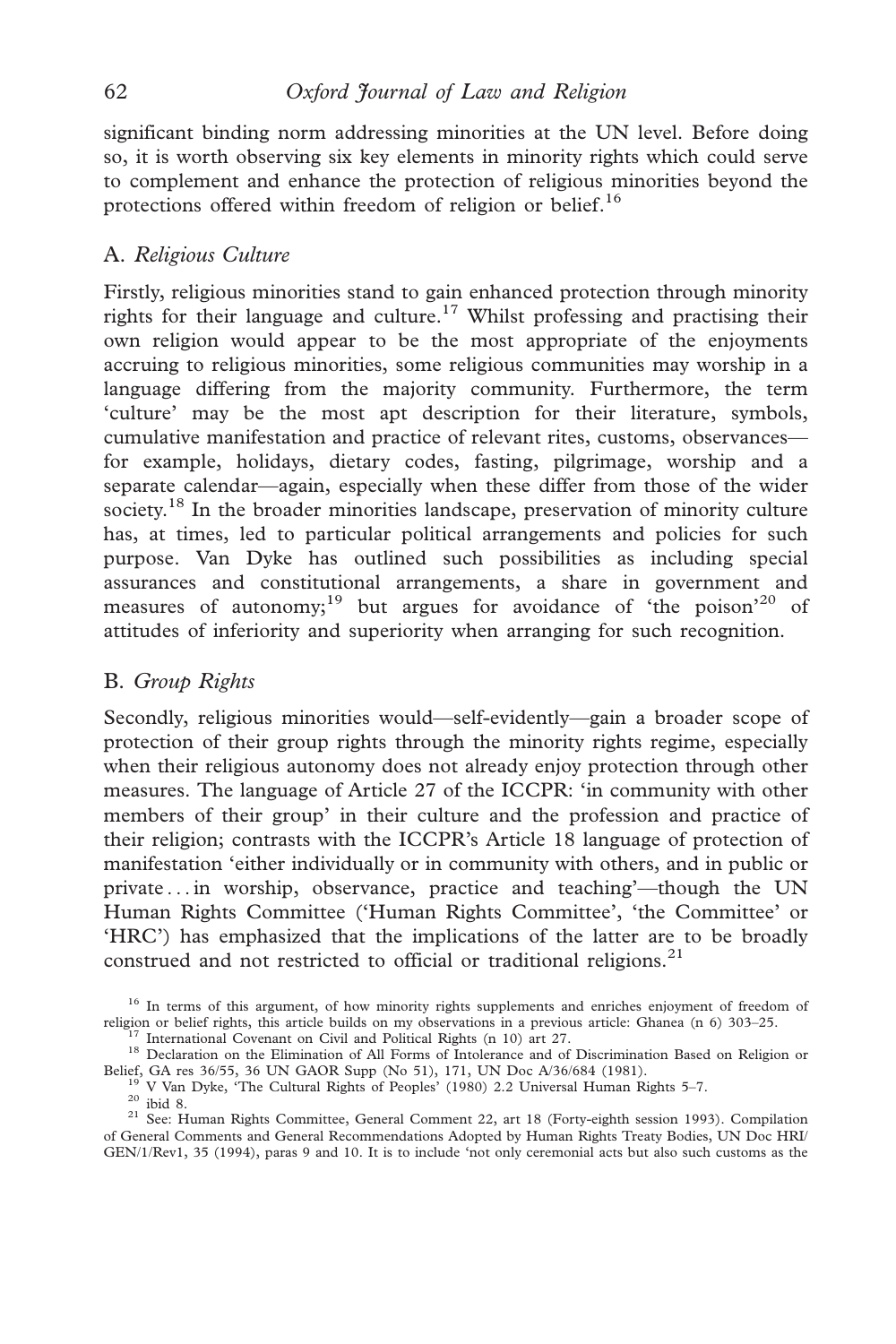## C. Objective Determination

Thirdly, the objective determination of the existence of religious minorities is supported more sharply by the minority rights regime rather than under freedom of religion or belief provisions. The Human Rights Committee has emphasized that 'The existence of an ethnic, religious or linguistic minority in a given State party does not depend upon a decision by that State party but requires to be established by objective criteria'.<sup>22</sup> Freedom of religion or belief norms do not determine this so clearly but do emphasize the religion or belief should be broadly construed and not limited to traditional religions.<sup>23</sup> The criterion of objectivity has not specifically been raised in relation to freedom of religion or belief in communities in international standards, and the clarity, if offered, would be advantageous.

## D. Positive Measures

A fourth reason is that positive measures of protection should enable a minority group to 'maintain its culture, language or religion'.<sup>24</sup> The Human Rights Committee has stated that this means 'positive measures by States may also be necessary to protect the identity of a minority and the rights of its members to enjoy and develop their culture and language and to practise their religion, in community with other members of the group  $\ldots$ <sup>25</sup>. It is worth considering this General Comment at more length.

Accordingly, positive measures by States may also be necessary to protect the identity of a minority and the rights of its members to enjoy and develop their culture and language and to practise their religion, in community with other members of the group ... as long as those measures are aimed at correcting conditions which prevent or impair the enjoyment of the rights guaranteed under article 27, they may constitute a legitimate differentiation under the Covenant, provided that they are based on reasonable and objective criteria.<sup>26</sup>

Whilst cautious that positive measures should be reasonable and objectively based, the possible need for positive measures thus becomes applicable to

observance of dietary regulations, the wearing of distinctive clothing or headcoverings, participation in rituals associated with certain stages of life, and the use of a particular language customarily spoken by a group. In addition, the practice and teaching of religion or belief includes acts integral to the conduct by religious groups of their basic affairs, such as the freedom to choose their religious leaders, priests and teachers, the freedom to establish seminaries or religious schools and the freedom to prepare and distribute religious texts or publications'.<br>Human Rights Committee, General Comment 22, ibid para 4.

 $^{22}$  Human Rights Committee, General Comment 23, art 27 (Fiftieth session 1994), Compilation of General Comments and General Recommendations Adopted by Human Rights Treaty Bodies, UN Doc HRI/GEN/1/ Rev1, 38 (1994) para 5.2.<br>
<sup>23</sup> Human Rights Committee, General Comment 22 (n 21) para 2.<br>
<sup>24</sup> Human Rights Committee (n 22) para 6.2.<br>
<sup>25</sup> ibid. <sup>26</sup> ibid.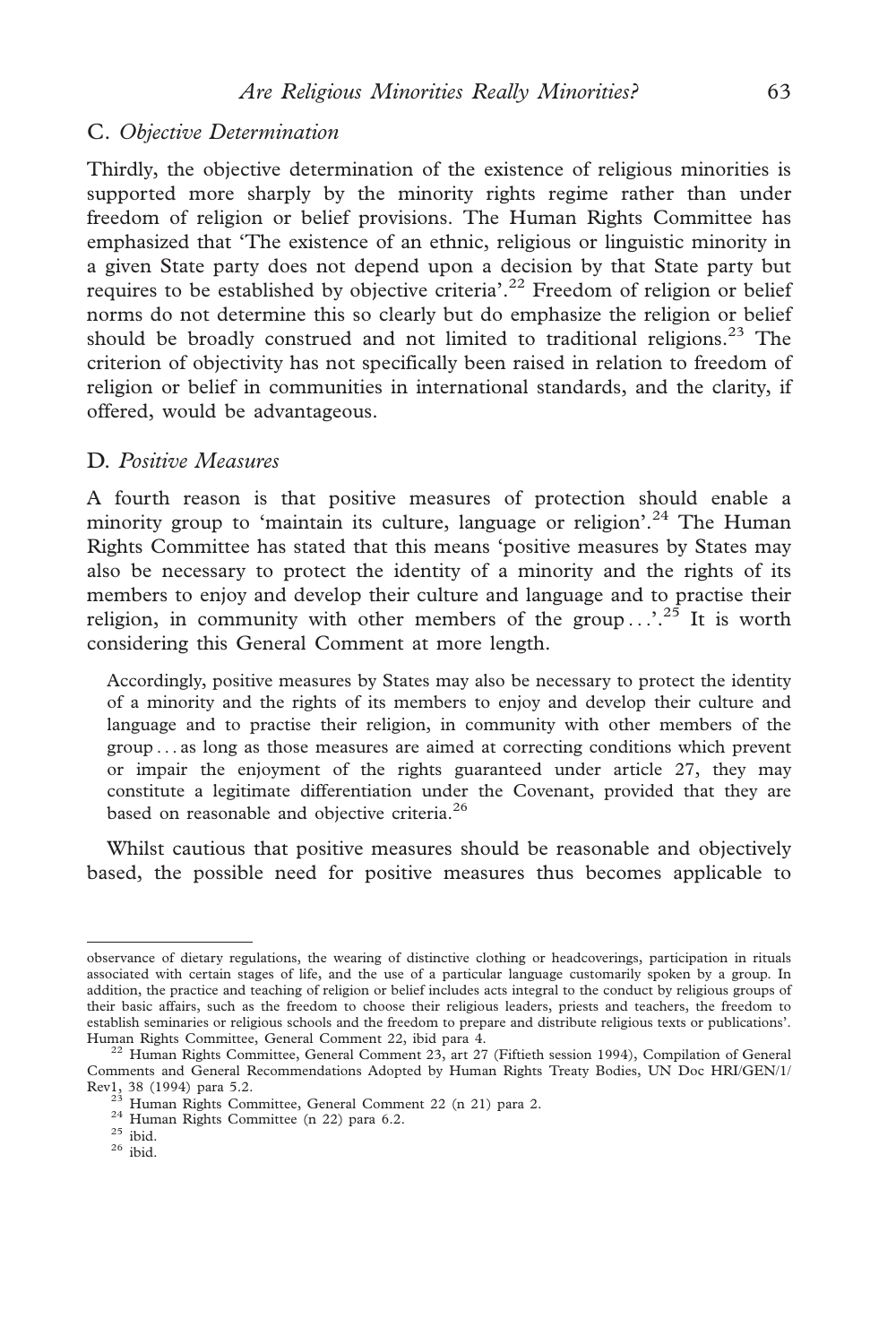(religious) minorities too. The relevance of positive measures with regards to religion is starting to be outlined in the case law but is not found in any of the freedom of religion or belief instruments. Nor are its objectives laid out so clearly to protect identity, the right of developing culture and practising religion, in community with others. In this regard, therefore, minority rights extend the protection of religious minorities.

# E. Effective Participation in Decision Making

Fifthly, the minority rights regime emphasizes the effective participation of religious minorities in decisions which affect them and their full participation in the progress and development of their country. The Human Rights Committee states that the enjoyment of cultural rights 'may require positive legal measures of protection and measures to ensure the effective participation of members of minority communities in decisions which affect them'.<sup>27</sup> Here again, minority rights extend the protection of religious minorities, as no instruments concerned with freedom of religion or belief delineate the need for the effective participation of members in decisions affecting them. Logically this would at least include the areas outlined regarding manifestation—worship, observance, practice and teaching. The Minorities Declaration further calls for their full participation in 'the economic progress and development of their country', 'due regard for the legitimate interests of persons belonging to minorities' and state cooperation with them on questions relating to them in order to 'promote mutual understanding and confidence', as well as advancing respect for their rights.28 There is no parallel requirement reflected in the Religious Discrimination Declaration.

# F. Survival and Continued Development

The sixth reason is that whereas minority rights norms uphold the 'survival and continued development' of the 'cultural, religious and social identity'<sup>29</sup> of minorities; freedom of religion or belief standards themselves make no mention of being directed towards the survival and continued development of religious minorities, let alone observing that this would enrich the fabric of society at large. This positive purposive approach would lead to the enhancement of such rights. This positive purposive approach is, unfortunately, never cast as an objective of freedom of religion or belief in international standards. By way of example, such an objective is not outlined in the preamble to the Religious Discrimination Declaration. Instead, the purpose behind the Declaration is

<sup>&</sup>lt;sup>27</sup> ibid para 7.<br><sup>28</sup> Declaration on the Rights of Persons Belonging to National or Ethnic, Religious or Linguistic Minorities, GA res 47/135, annex, 47 UN GAOR Supp (No 49), 210, UN Doc A/47/49 (1993) arts 4.5, 5, 6 and 7. <sup>29</sup> Human Rights Committee (n 22) para 9.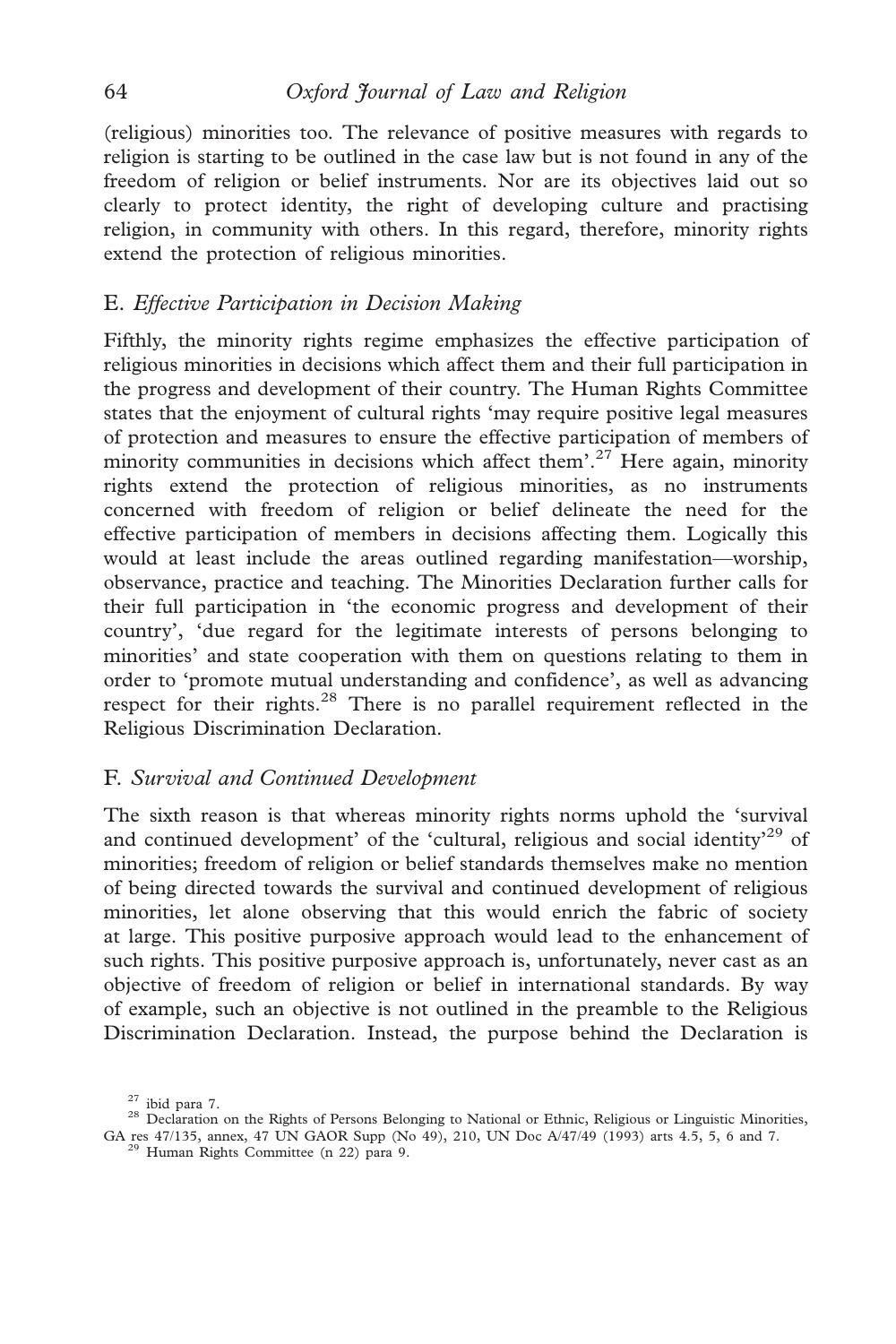cast in negative terms in recognition of the wars, great suffering, foreign interference and hatred caused by disregard of this freedom.<sup>30</sup> The preamble of the Minorities Declaration, however, considers the promotion and protection of the rights of persons belonging to inter alia religious minorities as 'an integral part of the development of society as a whole' and as a contribution 'to the strengthening of friendship and cooperation among peoples and States'.<sup>31</sup> Ensuring the survival and continued development<sup>32</sup> of religious identity is not explicitly stressed anywhere in freedom of religion or belief instruments. The bar for 'continued development' is higher than mere survival, and indeed, than any spelt out in freedom of religion or belief standards. 'Continued development' should not just be assessed for the group's internal and separate 'development', but also requires the possibility of a healthy interaction with society at large.

# 4. The Void

The objective of this section is not to get into a broader consideration of the limitations of the jurisprudence of the UN Human Rights Committee. However, a few preliminary points need to be considered. The first is that we should note the criticism that has also been expressed with regard to its jurisprudence regarding freedom of religion or belief: 'So far, the HRC has not concluded in many individual Communications to a violation of the prohibition of discrimination on the basis of religion.<sup>33</sup> The second is that the very language of Article 27 makes reference to 'persons belonging to' minorities rather than minorities as such and, furthermore, the individual communication procedure of the ICCPR does not allow for *actio popularis*.<sup>34</sup> A third point is

<sup>33</sup> K Henrard, 'The Protection of Minorities Through the Equality Provisions in the UN Human Rights Treaties' (2007) 14 International Journal of Minority and Group Rights 168.

<sup>34</sup> This has been reiterated in a 2009 case, *Anderson v Denmark*, where the Committee observes:

the Committee observes that no person may, in theoretical terms and by actio popularis, object to a law or practice which he holds to be at variance with the Covenant. Any person claiming to be a victim of a violation of a right protected by the Covenant must demonstrate either that a State party has by an act or omission already impaired the exercise of his right or that such impairment is imminent, basing his argument for example on legislation in force or on a judicial or administrative decision or practice. In the Committee's decision regarding Toonen v. Australia, the Committee had considered that the author had made reasonable efforts to demonstrate that the threat of enforcement and the pervasive impact of the continued existence of the incriminated facts on administrative practices and public opinion had affected him and continued to affect him personally. In the present case, the Committee considers that the author has failed to establish that the statement made by Ms. Kjærsgaard had specific consequence for her or that the specific consequences of the statements were imminent and would personally affect the author. The Committee therefore considers that the author has failed to demonstrate that she was a victim for purposes of the Covenant. This part of the communication is therefore inadmissible under article 1 of the Optional Protocol.

See Fatima Andersen v Denmark, (1868/2009), CCPR/C/99/D/1868/2009 (7 September 2010) para 6.4.

<sup>&</sup>lt;sup>30</sup> Declaration on the Elimination of All Forms of Intolerance and of Discrimination Based on Religion or Belief, GA res  $36/55$ ,  $36$  UN GAOR Supp (No 51), 171, UN Doc  $A/36/684$  (1981), preambular para 3.

<sup>&</sup>lt;sup>31</sup> Declaration on the Rights of Persons Belonging to National or Ethnic, Religious or Linguistic Minorities (n 28) preambular para 6.<br><sup>32</sup> Human Rights Committee (n 22) para 9.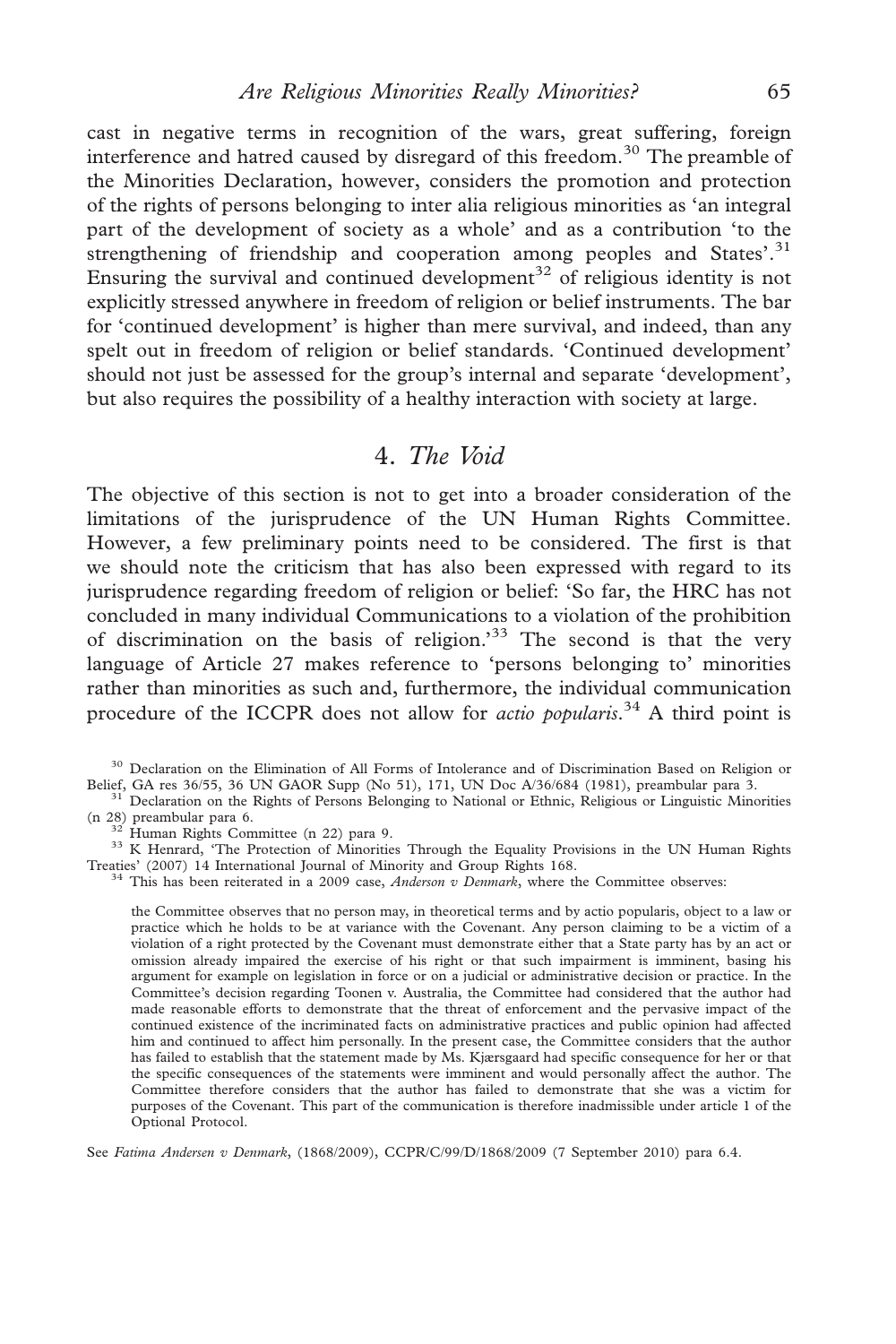that the Human Rights Committee has, time and again, reiterated that it understands 'minorities' to refer to minority status within the whole nation and not within a particular province or geographic area. This was determined in the Ballentyne et al v Canada<sup>35</sup> case and has been reiterated again since.<sup>36</sup> In Ballentyne v Canda, the Committee observed that:

As to article 27, the Committee observes that this provision refers to minorities in States; this refers, as do all references to the 'State' or to 'States' in the provisions of the Covenant, to ratifying States. Further, article 50 of the Covenant provides that its provisions extend to all parts of Federal States without any limitations or exceptions. Accordingly, the minorities referred to in article 27 are minorities within such a State, and not minorities within any province. A group may constitute a majority in a province but still be a minority in a State and thus be entitled to the benefits of article 27. English speaking citizens of Canada cannot be considered a linguistic minority. The authors therefore have no claim under article 27 of the Covenant.<sup>37</sup>

This means that religious minorities fulfill the numerical aspect of their relevance to Article 27 by being numerically inferior in the State and not in a particular province or geographic area of that State.

These observations alert us to the narrowness of the scope of Article 27 jurisprudence for minorities in significant ways. Nevertheless, Article 27 still remains highly important for (religious) minorities. As Jabareen asserts:

if Article 27 is to have any noticeable effect on the position of minorities in a given society, and if the ICCPR is to achieve its goal of securing true equality, then Article 27 must be invested with more than a passive interpretation. If no such positive, forceful content is given to it, Article 27 adds nothing to the Covenant. This discussion is all the more important given that the ICCPR legally binds the largest number of states parties of any treaty containing minority rights and arguably has gained the status of customary international law.<sup>38</sup>

The purpose of addressing Article 27 jurisprudence in this article is to observe the dearth of consideration of religious minorities as minorities. So, we now turn to a review of the jurisprudence of the UN Human Rights Committee and, regretfully, observe the overall exclusion of religious minorities from consideration under Article 27.

#### A. Faith or Ideological/Anti-Religion Schools

From a quick overview of the Article 27 jurisprudence, we find a number of communications addressing faith schools. These consider freedom of religion

 $35$  Ballantyne, Davidson, McIntyre v Canada (359/1989 and 385/1989/Rev 1), CCPR/C/47/D/359/1989 and 385/1989/Rev 1 (5 May 1993).

<sup>&</sup>lt;sup>36</sup> For example in Peter Michael Queenan v Canada (1379/2005), CCPR/C/84/D/1379/2005 (26 July 2005).<br><sup>37</sup> Ballantyne (n 35) para 11.2.<br><sup>38</sup> YT Jabareen, 'Toward Participatory Equality: Protecting Minority Rights Under Int

<sup>(2008) 41</sup> Israel Law Review 647.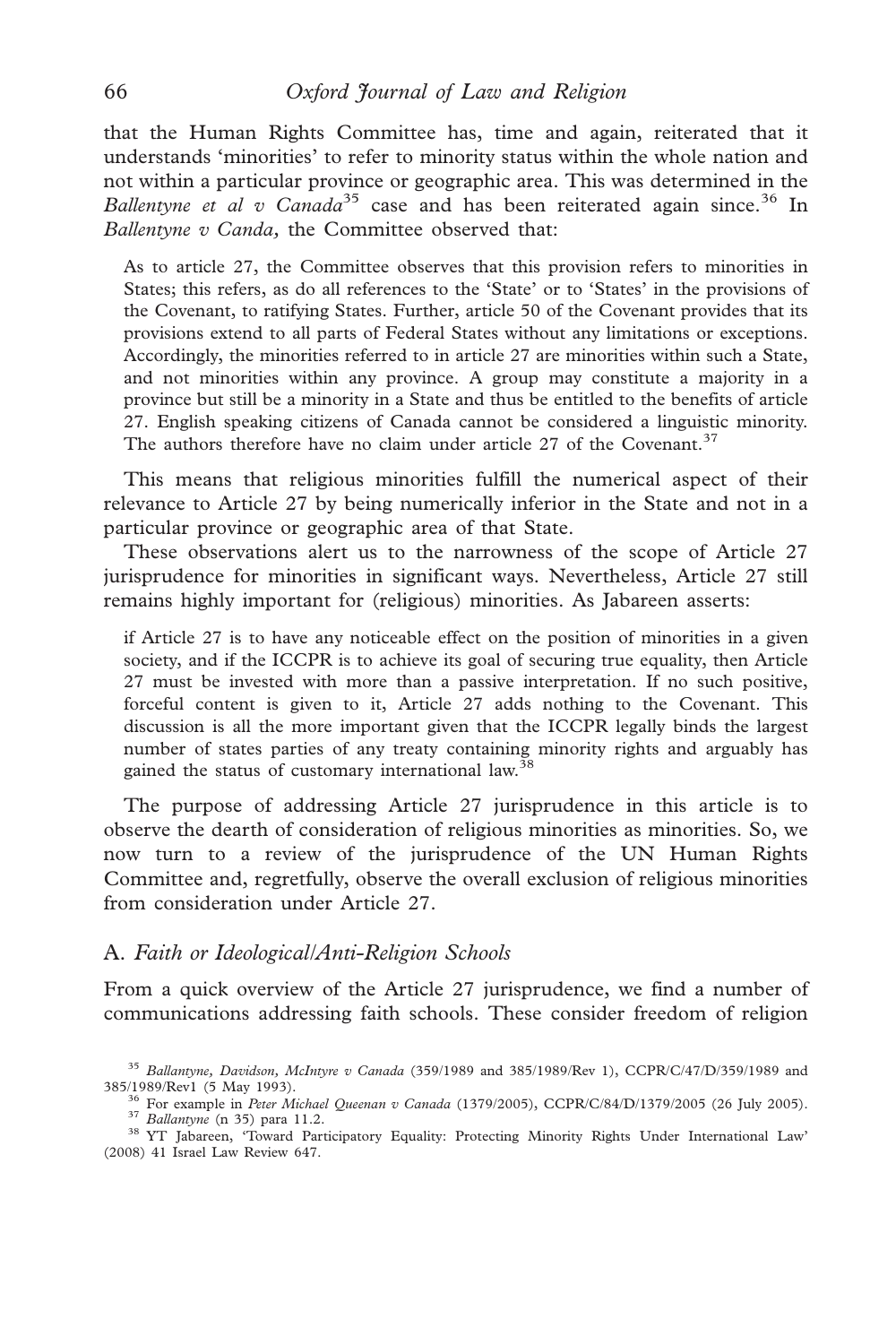or belief standards (ie Article 18) but not minority rights standards (ie Article 27). If the education offered by faith schools were to be considered under the latter, then it would have to factor in consideration of Sections 3A, 3D, 3E and 3F above—that is, the possible role of faith schools in allowing enjoyment of religious culture, whether positive measures of protection are required for religious minorities, the effective participation of religious minorities in decisions that affect them and whether the survival and continued development of the cultural, religious and social identity of the religious minorities are at stake.

In *Waldman v Canada*,<sup>39</sup> the Committee noted that the case was concerned with 'whether public funding for Roman Catholic schools, but not for schools of the author's religion, which results in him having to meet the full cost of education in a religious school [Jewish: Bialik Hebrew Day School], constitutes a violation of the author's rights under the Covenant'.<sup>40</sup> Canada argued that 'no discrimination has occurred, since the distinction is based on objective and reasonable criteria<sup>31</sup> and due to the privileged treatment of Roman Catholic schools being enshrined in the Constitution. However, the applicant,  $42$  and later the Committee, rejected this position.

The Committee begins by noting that the fact that a distinction is enshrined in the Constitution does not render it reasonable and objective. In the instant case, the distinction was made in 1867 to protect the Roman Catholics in Ontario. The material before the Committee does not show that members of the Roman Catholic community or any identifiable section of that community are now in a disadvantaged position compared to the members of the Jewish community that wish to secure the education of their children in religious schools. Accordingly, the Committee rejects the State party's argument that the preferential treatment of Roman Catholic schools is nondiscriminatory because of its Constitutional obligation.<sup>43</sup>

The Committee furthermore considered that 'the differences in treatment between Roman Catholic religious schools, which are publicly funded as a distinct part of the public education system, and schools of the author's religion, which are private by necessity, cannot be considered reasonable and objective'.<sup>44</sup> Finally, the Committee observed that:

the Covenant does not oblige States parties to fund schools which are established on a religious basis. However, if a State party chooses to provide public funding to religious schools, it should make this funding available without discrimination.

<sup>&</sup>lt;sup>39</sup> Waldman v Canada (694/1996), CCPR/C/67/1996(5 November 1999).<br><sup>40</sup> ibid para 10.2.<br><sup>41</sup> ibid para 10.3. <sup>42</sup> 'The author maintains that the provision of full funding exclusively to Roman Catholic schools cannot be<br><sup>4</sup> considered reasonable. The historical rationale for the Ontario government's discriminatory funding practice, that of protection of Roman Catholic minority rights from the Protestant majority, has now disappeared, and if anything has been transferred to other minority religious communities in Ontario.' ibid para 3.1.  $^{43}$  ibid para 10.5.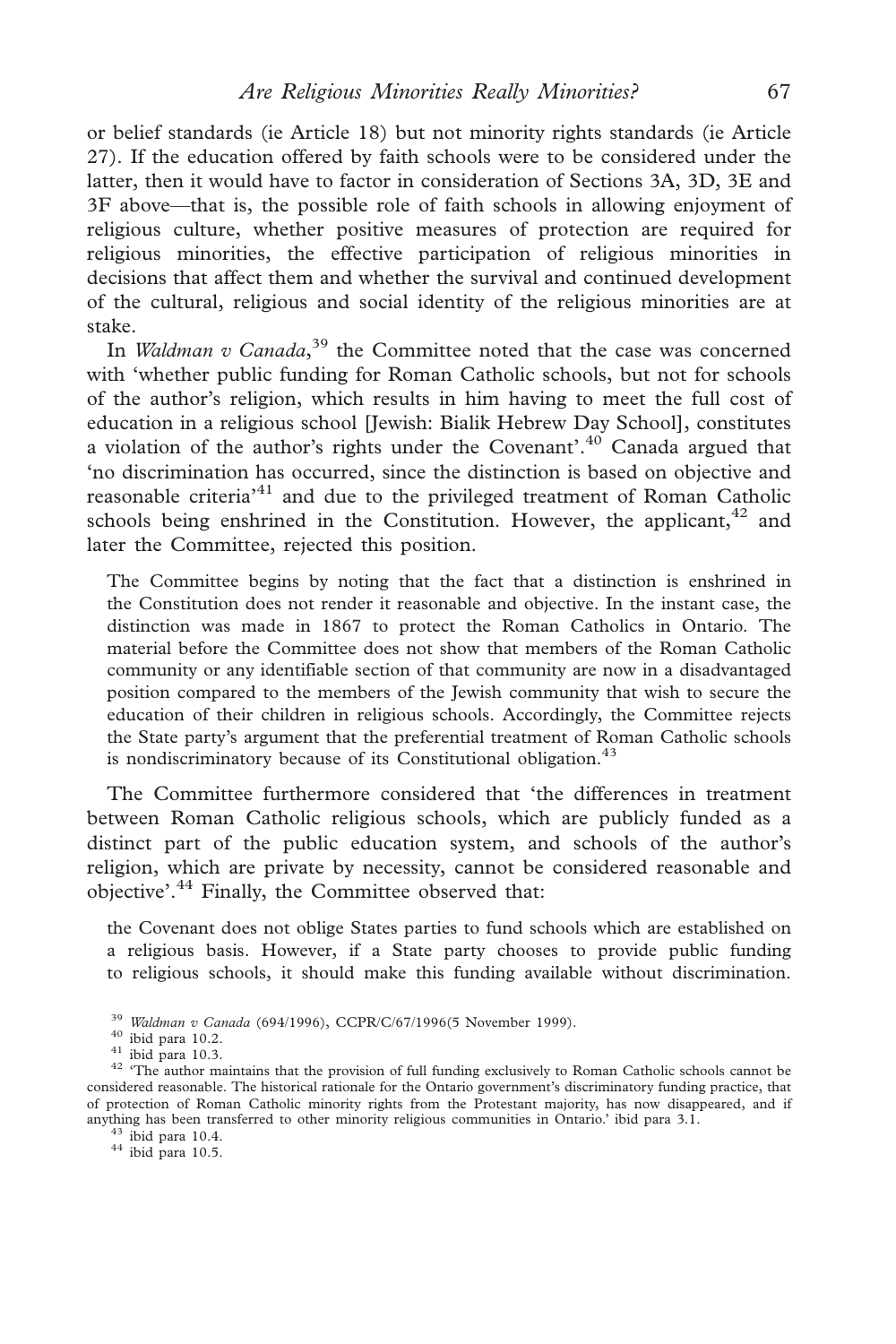This means that providing funding for the schools of one religious group and not for another must be based on reasonable and objective criteria. In the instant case, the Committee concludes that the material before it does not show that the differential treatment between the Roman Catholic faith and the author's religious denomination is based on such criteria.<sup>45</sup>

The Committee, therefore, found a violation of Article 26 but considered that no additional issue arose for consideration under articles  $18$ ,  $27$  and  $2(1)$ . In this case, the assessment of the Committee seems to have largely taken on consideration of Article 27 in all but name. It is not suggested that overt consideration of Article 27 would have changed the finding. However, it is disappointing that the Committee did not make its observations with clear reference to Article 27's language, with Section 3A's clear recognition of the role of educational establishments regarding minority religious culture, Section 3D's acknowledgement of positive measures and Section 3E's effective participation of minorities in decisions that affect them. Indeed, the concurring individual opinion by Martin Scheinin raises a number of these concerns, along with pertinent observations about the combined state duties regarding articles 18, 26 and 27 of the Covenant with regard to public schools. He states 'I wish to point out that the existence of public Roman Catholic schools in Ontario is related to a historical arrangement for minority protection and hence needs to be addressed not only under article 26 of the Covenant but also under articles 27 and  $18'$ .<sup>46</sup> He follows this on with a detailed consideration of a variety of provisions that a State party may wish to consider in providing for religious instruction—including in minority religions—as part of its public policy. He reminds us that State parties should 'bear in mind that article 27 imposes positive obligations for States to promote religious instruction in minority religions', must ensure that 'possible distinctions between different minority languages are based on objective and reasonable grounds', but also that having considered these factors, the exact arrangement arrived at 'is a matter of public policy and the general design of the educational system within the State party, not a requirement under the Covenant'.<sup>47</sup> Analysed solely from a minority rights perspective, indeed the claim by the Committee raises concern when it considers that 'the Covenant does not oblige States parties to fund schools which are established on a religious basis. However, if a State party chooses to provide public funding to religious schools, it should make this funding available without discrimination'.<sup>48</sup> It seems to be articulated in too strident a manner. From an Article 27 perspective, clearly there may be scenarios that justify a duty—and even a positive one at that—for the State to make a financial provision for some kind of religious minority educational provision.

<sup>&</sup>lt;sup>45</sup> ibid para 10.6.  $\frac{46}{10}$  ibid Individual opinion by member Martin Scheinin (concurring), para 4.  $\frac{47}{18}$  ibid para 10.6.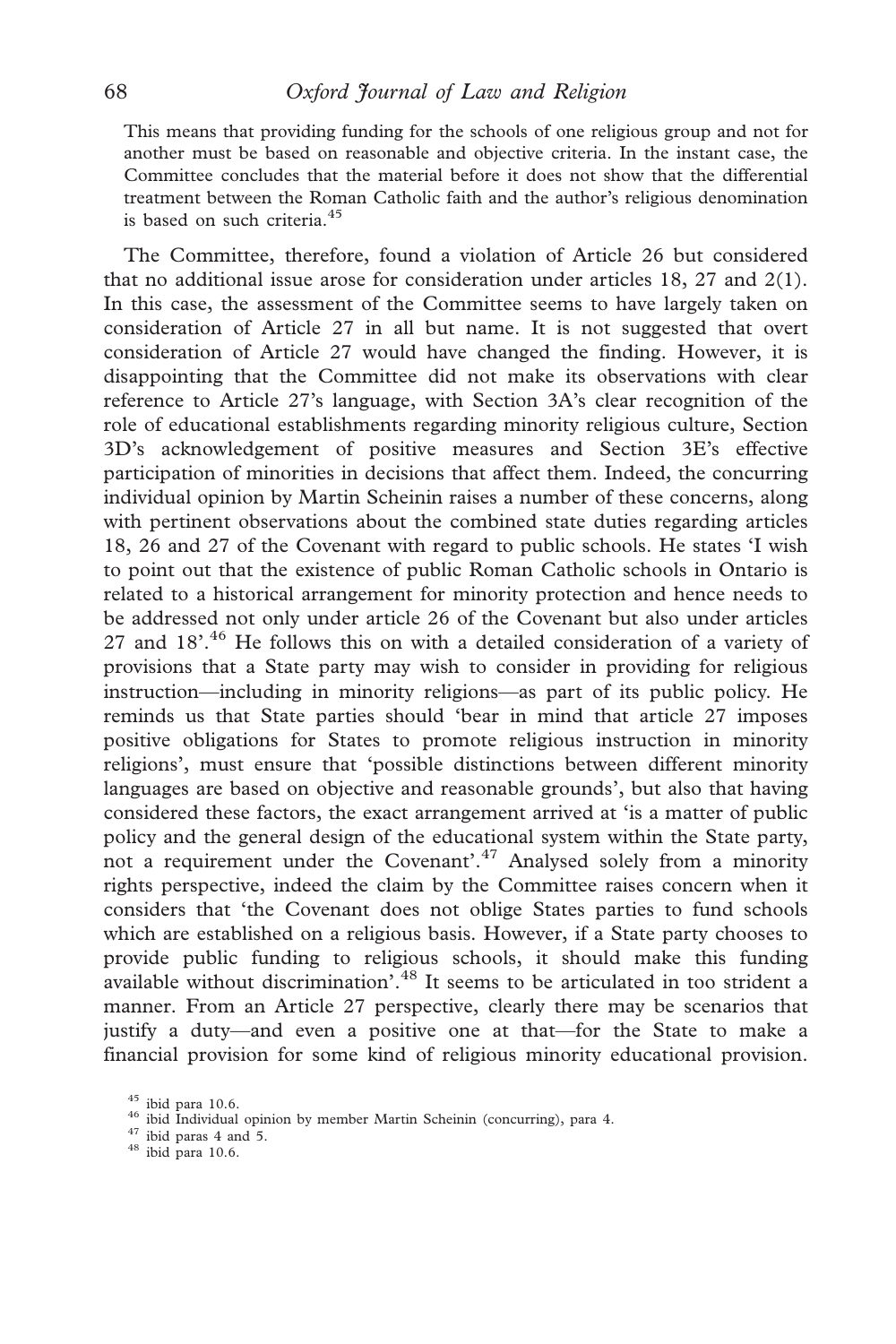It may not be a duty to fund a whole school which is 'established on a religious basis', but it may indeed require some other funding arrangements towards a religious minority. Questions of solidarity, homogeneity, shared culture and group boundaries will however be highly pertinent to determining the group identity of the religious minority concerned. As such, some religious communities may constitute a minority, others may contain several minorities whose identities intersect with other characteristics, and yet others may contain persons belonging to minorities but not constitute a minority in itself.

## B. Headscarf or Other Headdress

We can also observe cases where the prohibition of the headscarf is considered again without any possible consideration of the headscarf as being part of a minority—whether ethnic and/or religious—culture. If Article 27's implications received scrutiny, one would expect consideration of Sections 3A, 3D, 3E and 3F above—that is whether the headscarf can be deemed part of culture, whether positive measures may be necessary for minority members to enjoy this cultural and/or religious practice, participation of the religious minority in decisions concerning it and whether the ban on the headscarf may jeopardize the survival and continuity of cultural, religious and social identity.

In Hudoyberganova v Uzbekistan,<sup>49</sup> however, there is no consideration of Article 27 at all. Though the claimant herself had not claimed violation of Article 27, the Committee could have chosen to bring this article within its purview and invoked its consideration. The Committee's consideration focuses on Article 18 and the limitations possible to manifestation of religion or belief and coercion in this regard. Since a violation of Article 18.2 is found, it is not being suggested that consideration of Article 27 would have changed the finding. However, in relation to the State's claim that Ms Hudoyberganova's hijab constituted a 'cult dress'<sup>50</sup> and assertion that 'Islam does not prescribe a specific cult dress', $51$  consideration of the possible relevance of expression of minority religion as culture could have added this interesting consideration to Article 27 jurisprudence.

An older related case is that of *Bhinder v. Canada*,<sup>52</sup> where a Sikh worker claimed violation of Article 18 due to the refusal of the Canadian Railway Company to exempt him from wearing a hard hat; in effect, disallowing him from wearing his turban. The State party, at that time, made a claim that should have served as a red rag to the Committee and compelled consideration of Article 27. Canada stated 'The State party further considers that article 18 does not impose a duty of ''reasonable accommodation'', that the concept of

<sup>&</sup>lt;sup>49</sup> Hudoyberganova v Uzbekistan (931/2000), ICCPR, A/60/40 vol II (5 November 2004).<br><sup>50</sup> ibid para 2.7.<br><sup>51</sup> (n 49) para 2.8. *52 Karnel Singh Binder v Canada*, (208/186), CCPR/C/37/D/208/1986, 9 November 1989.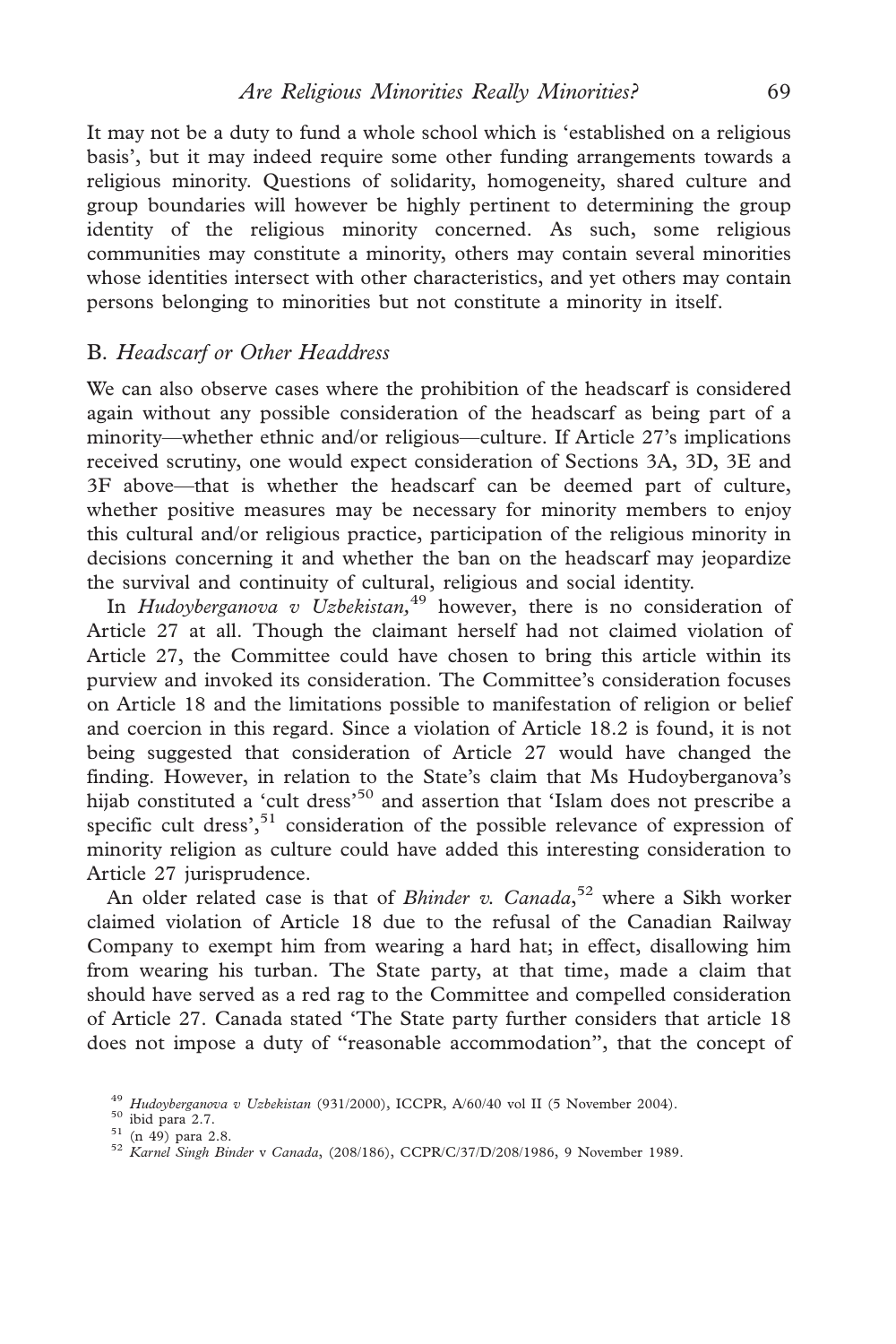freedom of religion only comprises freedom from State interference but no positive obligation for States parties to provide special assistance to grant waivers to members of religious groups which would enable them to practice their religion'.<sup>53</sup> Bringing in consideration of Article 27 clearly would have made the positive duty towards a religious and ethnic minority pertinent to the Committee's considerations. However, the Committee did not flag up Article 27 but did consider Article 26, deciding that:

If the requirement that a hard hat be worn is regarded as raising issues under article 18, then it is a limitation that is justified by reference to the grounds laid down in article 18, paragraph 3. If the requirement that a hard hat be worn is seen as a discrimination de facto against persons of the Sikh religion under article 26, then, applying criteria now well established in the jurisprudence of the Committee, the legislation requiring that workers in federal employment be protected from injury and electric shock by the wearing of hard hats is to be regarded as reasonable and directed towards objective purposes that are compatible with the Covenant.<sup>54</sup>

The Committee decided that 'the facts which have been placed before it do not disclose a violation of any provision of the International Covenant on Civil and Political Rights'.<sup>55</sup>

However, another case has suggested a faint connection between the Committee's views on the scope of cultural rights and their relevance for religious minorities. This arises in the case of a Latvian national, who is a member of the Jewish, and Russian-speaking minorities, in his quest to have his name corrected to its Russian Jewish form on his passport. In Raihman v Latvia, the Committee found a violation of Article 17. Specifically, 'with respect to the unilateral change of the author's name by the State party, the Committee does not consider it necessary to address whether the same facts amount to a violation of article 26, article 27, or article 2, paragraph 1, read in conjunction with article 17'.<sup>56</sup> Although the Committee does not consider Article 27, Mr Rafael Rivas Posada and Mr Krister Thelin do so in their dissent from this opinion—a dissent within which no violation is found. They state that the reasoning and conclusions on the merits should in their view instead have: (i) noted the claimant to be a member of the Jewish and Russian-speaking minorities in Latvia; (ii) recalled that 'States parties to the Covenant may regulate activities that constitute an essential element in the culture of a minority, provided that the regulation does not amount to a de facto denial of this right', $57$  (iii) considered that 'the imposition of a declinable

they reference George Howard v Canada (879/1999) 26 July 2005, para 12.7; Kitok v Sweden (197/1985) 27 July 1988 and, Länsmann v Finland (511/1992 and 671/1995) 30 October 1996 and particularly its para 9.4.

<sup>&</sup>lt;sup>53</sup> ibid para 4.5.<br><sup>54</sup> ibid para 6.2.<br><sup>55</sup> ibid para 7.<br><sup>55</sup> *Leonid Raihman v Latvia* (1621/2007), CCPR/C/100/C/100/D/1621/2007, 30 November 2010, para 8.4.<br><sup>56</sup> *Leonid Raihman v Latvia* (1621/2007), CCPR/C/100/C/100/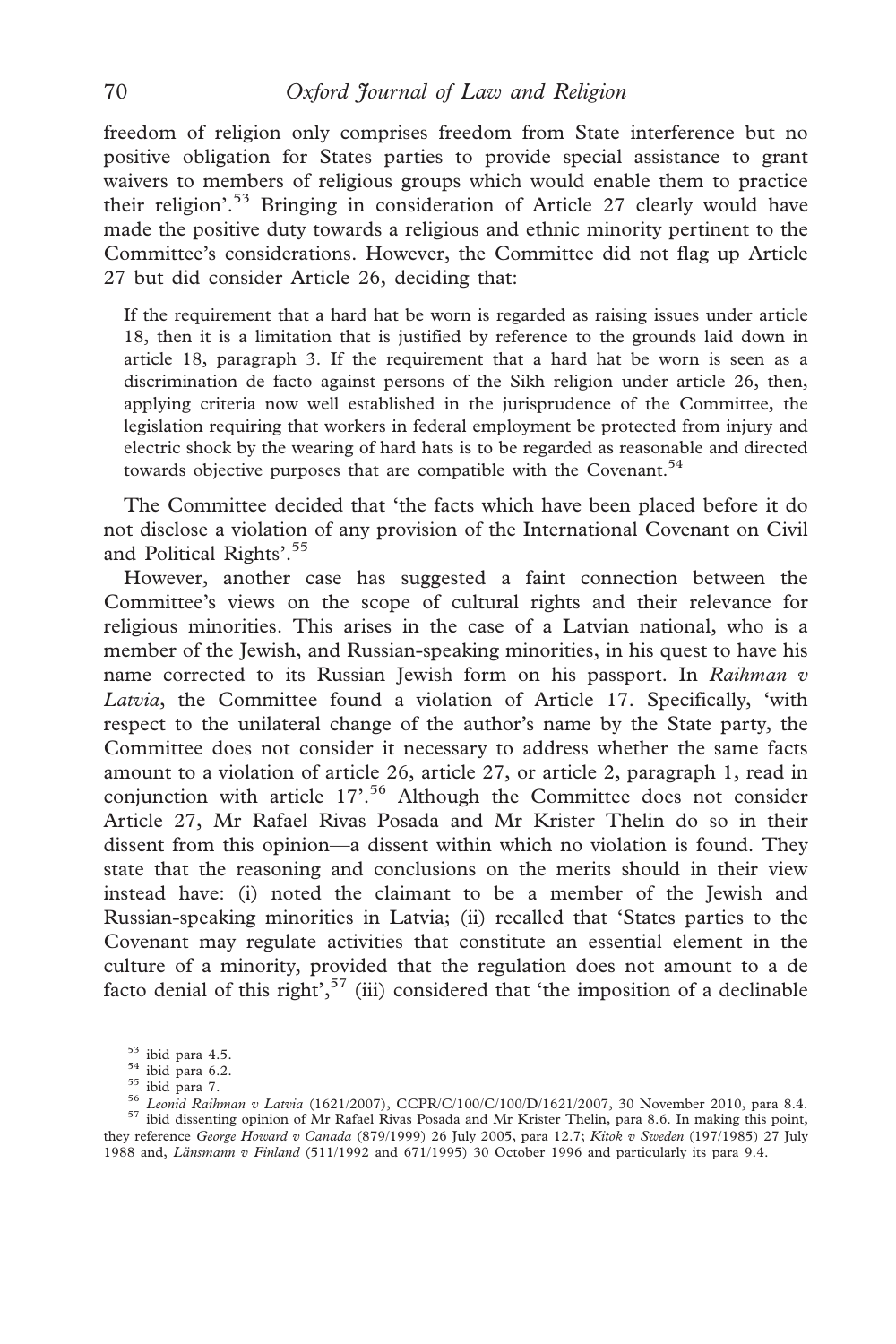termination on his name and surname did not adversely affect his right, in community with the other members of the Jewish and Russian speaking minorities of Latvia, to enjoy his own culture, to profess and practice the Jewish religion, or to use the Russian language', hence there was no violation of Article 27.<sup>58</sup> Mr Rafael Rivas Posada and Mr Krister Thelin's reference back to the jurisprudence of the Human Rights Committee regarding the culture of indigenous peoples in relation to religious minority culture is very promising, as it suggests that religious minorities are equal beneficiaries of the right to (religious) culture. One of the cases they reference in this connection is Länsmann v Finland. Mr Rafael Rivas Posada and Mr Krister Thelin make reference to the following paragraph in particular:

A State may understandably wish to encourage development or allow economic activity by enterprises. The scope of its freedom to do so is not to be assessed by reference to a margin of appreciation, but by reference to the obligations it has undertaken in article 27. Article 27 requires that a member of a minority shall not be denied his right to enjoy his culture. Thus, measures whose impact amount to a denial of the right will not be compatible with the obligations under article 27. However, measures that have a certain limited impact on the way of life of persons belonging to a minority will not necessarily amount to a denial of the right under article  $27.59$ 

In relation to persons belonging to religious minorities—albeit both ethnic and religious in this present case—Mr Rafael Rivas Posada and Mr Krister Thelin are, therefore, suggesting a similar judgment call regarding 'certain limited impact on the way of life' of the religious culture.

#### C. Registration of Religious Communities

In the context of cases addressing the registration of religious communities, we find scant reference to Article 27, though it clearly holds implications captured in all six subsections under Section 3—particularly holding importance for Section 3A's protection of culture, Section 3B's enjoyment of rights in community with other members of their group, Section 3C's objective determination of the existence of the minority and Section 3F's 'survival and continued development' objective. The case Malakhovsky et al v Belarus,<sup>60</sup> for example, concerned the registration of a religious community but gave no consideration to Article 27 at all. Again, as in the  $Hudovberganova v$ Uzbekistan $^{61}$  case, the claimant does not claim violation of Article 27. Indeed, part of the assertion of this article is that both claimants and international mechanisms are serving to sideline religious minorities from the

<sup>&</sup>lt;sup>58</sup> Leonid Raihman (n 56) dissenting opinion of Mr Rafael Rivas Posada and Mr Krister Thelin, para 8.6.<br><sup>59</sup> Länsmann v Finland (n 57) para 9.4.<br><sup>60</sup> Sergei Malakhovskyand Alexander Pikul v Belarus (1207/2003) ICCPR, A/6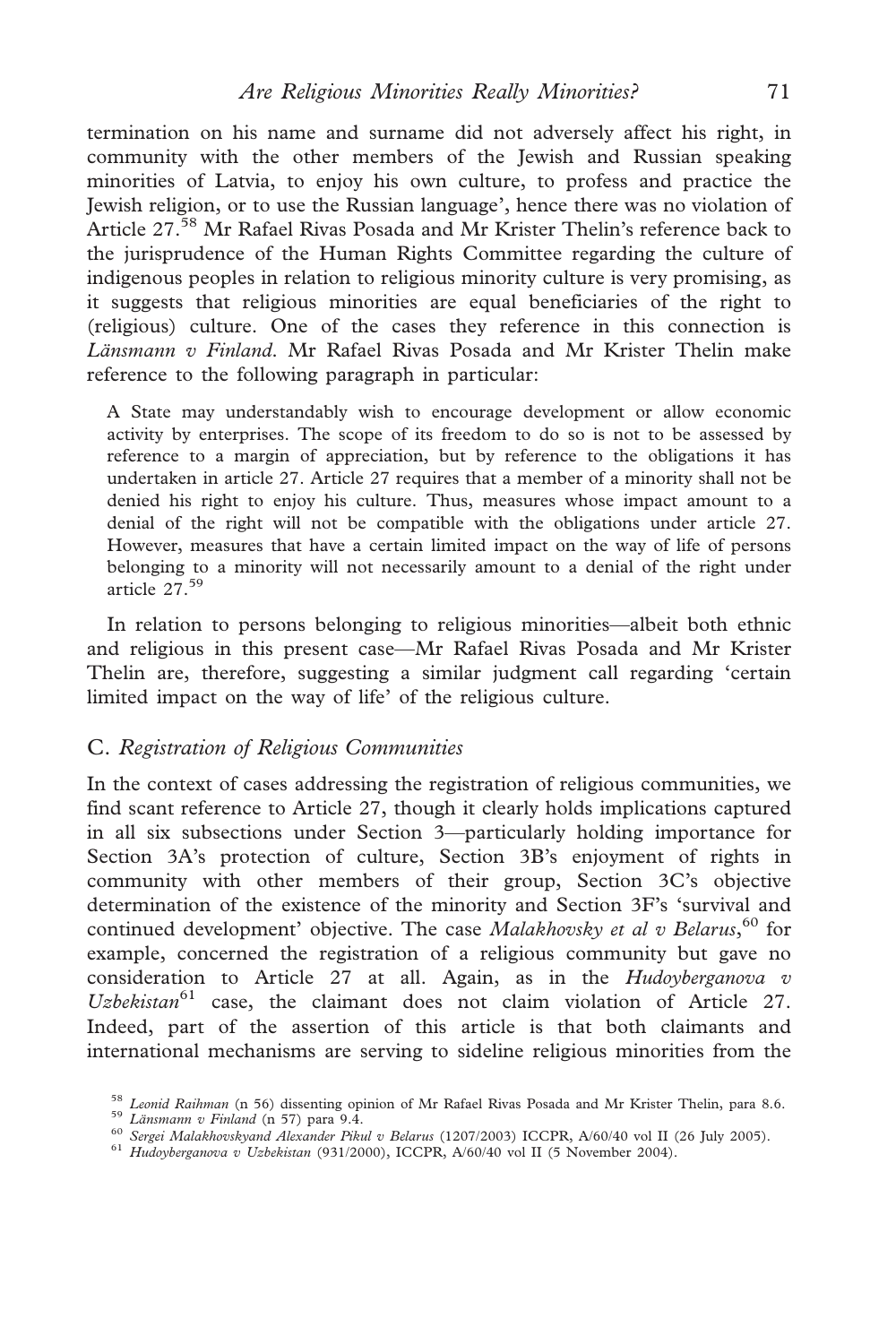minority rights regime. Since persons belonging to religious minorities are largely focusing their claims solely on Article 18 and not, for example, Article 18 in conjunction with Article 27, we have to turn to the Human Rights Committee itself to invoke the relevance of Article 27 in order to be able to consider its relevance in pertinent cases before it.

The Committee observes that the *Malakhovsky et al v Belarus* case regards the following:

In the present case, the Committee notes that the State party's law distinguishes between religious communities and religious associations, and that the possibility of conducting certain activities is restricted to the latter. Not having been granted the status of a religious association, the authors and their fellow believers cannot invite foreign clerics to visit the country, or establish monasteries or educational institutions. Consistent with its General Comment, the Committee considers that these activities form part of the authors' right to manifest their beliefs.<sup>62</sup>

They proceed to find a violation of Article 18.1. Article 27's pertinence for this case is, nonetheless, numerous—for example, in relation to Section 3A and religious culture, Section 3B's group rights and especially Section 3E's the effective participation of minorities in decisions which affect them.

In the case of Sister Immaculate Joseph et al vSri Lanka,<sup>63</sup> the sisters did claim violation of inter alia Article 27 regarding the Sri Lankan Supreme Court's decision to deny incorporation of their Order, which was established in 1900 and was engaged in teaching, charity and community work.<sup>64</sup> They argued that 'to reject the Order's incorporation while many non-Christian religious bodies with similar object clauses have been incorporated violates article 26. In support, the author provides a (non-exhaustive) list of 28 religious bodies that have been incorporated and their statutory objects, of which most have Buddhist orientation, certain Islamic, and none Christian'.<sup>65</sup> The Human Rights Committee found violation of Article 18.1 and Article 26 and considered that Article 27 would not add anything and did not need separate consideration.<sup>66</sup>

#### D. Exclusion of Minorities from Particular Spheres

In addressing the exclusion of members of a particular belief from a political party in Arenz et al v Germany,<sup>67</sup> there was no consideration of Article 27 at all

<sup>&</sup>lt;sup>62</sup> Sergei Malakhovskyand (n 60) para 7.2.<br><sup>63</sup> Sister Immaculate Joseph and 80 Teaching Sisters of the Holy Cross of the Third Order of Saint Francis in<br>Menzingen of Sri Lanka v Sri Lanka (1249/2004), CCPR/C/85/D/1249/2

 $^{64}$  ibid paras 2.1, 2.2, 2.4 and 3.1.<br> $^{65}$  ibid para 3.1.<br> $^{66}$  ibid para 7.6. As a contrast, see discussion of the variety of forms the legal status of religion in the state can take: A Scolnicov, The Right to Religious Freedom in International Law: Between Group Rights and Individual Rights (Routledge 2011) 67–125.<br><sup>67</sup> Paul Arenz, Thomas Röder and Dagmar v Germany (1138/2002) ICCPR, A/59/40 vol II (24 March 2004).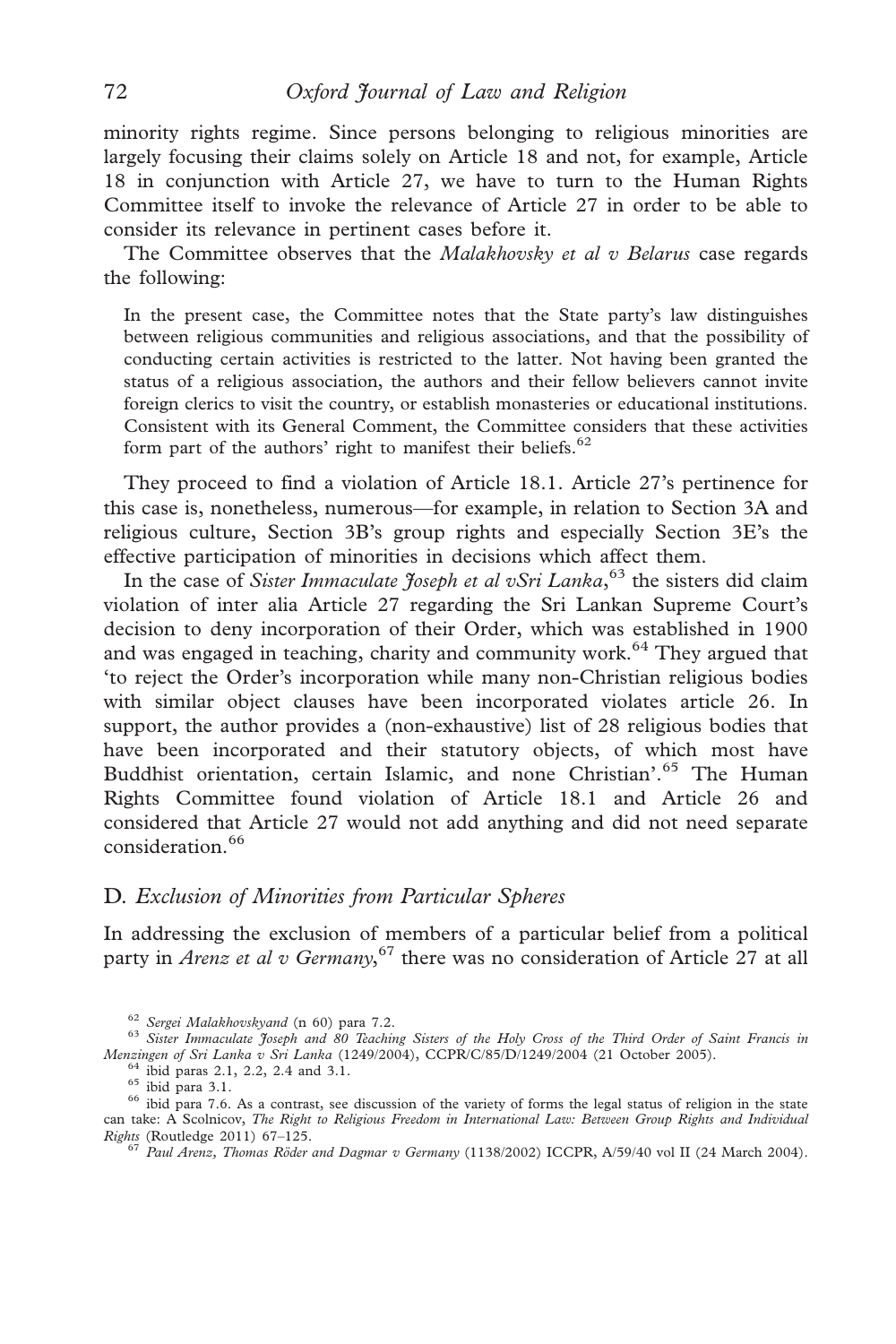despite the claimants alleging its violation and despite the possible implications of Section 3E's effective participation. The Committee focused on the right of political participation under Article 25.<sup>68</sup> The case concerned the expulsion of the claimants from the Christian Democratic Union (CDU) National Party Convention because of their membership in the Scientology Church. The State had argued that 'it cannot be responsible for the authors' exclusion from the CDU, this being the decision not of one of its organs but of a private association', $69$  was rejected, with the Committee recalling that, under Article 2.1, the State party 'is under an obligation not only to respect but to ensure to all individuals within its territory and subject to its jurisdiction all the rights recognized in the Covenant, without distinction of any kind, such as race, colour, sex, language, religion, political or other opinion, national or social origin, property, birth or other status. Where, as in the present case, the domestic law regulates political parties, such law must be applied without consideration'.<sup>70</sup> The Committee proceeded to emphasize the obligation of States to 'protect the practices of all religions or beliefs from infringement',<sup>71</sup> but did not refer to Article 27 or its General Comment 23 to consider the relevance—or otherwise—of protection of religious or belief culture. Indeed, the consideration of Article 27 could have clarified the Human Rights Committee's views on the scope of Article 27 and its relevance to belief minority communities as well as religious minority communities, along with the criteria for such an identification. This would clearly have arisen since the Committee refers to Scientology as an 'organization of ideological nature'.<sup>72</sup> The communication was declared inadmissible without consideration of any of the other Articles that violation had been alleged of, on the grounds that the Committee did not consider itself competent to re-evaluate the finding of fact or application of domestic legislation 'unless it can be ascertained that the proceedings before the domestic courts were arbitrary or amounted to a denial of justice'.<sup>73</sup> In this case, they considered that neither of these grounds had been substantiated by the authors.

Alfredsson has argued that '[i]f group rights are not forthcoming, discriminatory patterns are likely to persist and the achievement of equal rights by minorities becomes less likely'.<sup>74</sup> In this sense, therefore, we can say that by not considering religious minorities as minorities, we are at risk of perpetuating discriminatory patterns against them and denying them equal rights. We are

<sup>&</sup>lt;sup>68</sup> ibid para 8.5.<br><sup>69</sup> ibid. 70 ibid.<br><sup>71</sup> ibid. 74<br><sup>71</sup> ibid. 74 G Alfredsson, 'A Frame with an Incomplete Painting: Comparison of the Framework Convention for the Protection of National Minorities with International Standards and Monitoring Procedures' (2000) 7 International Journal of Minority and Group Rights 295.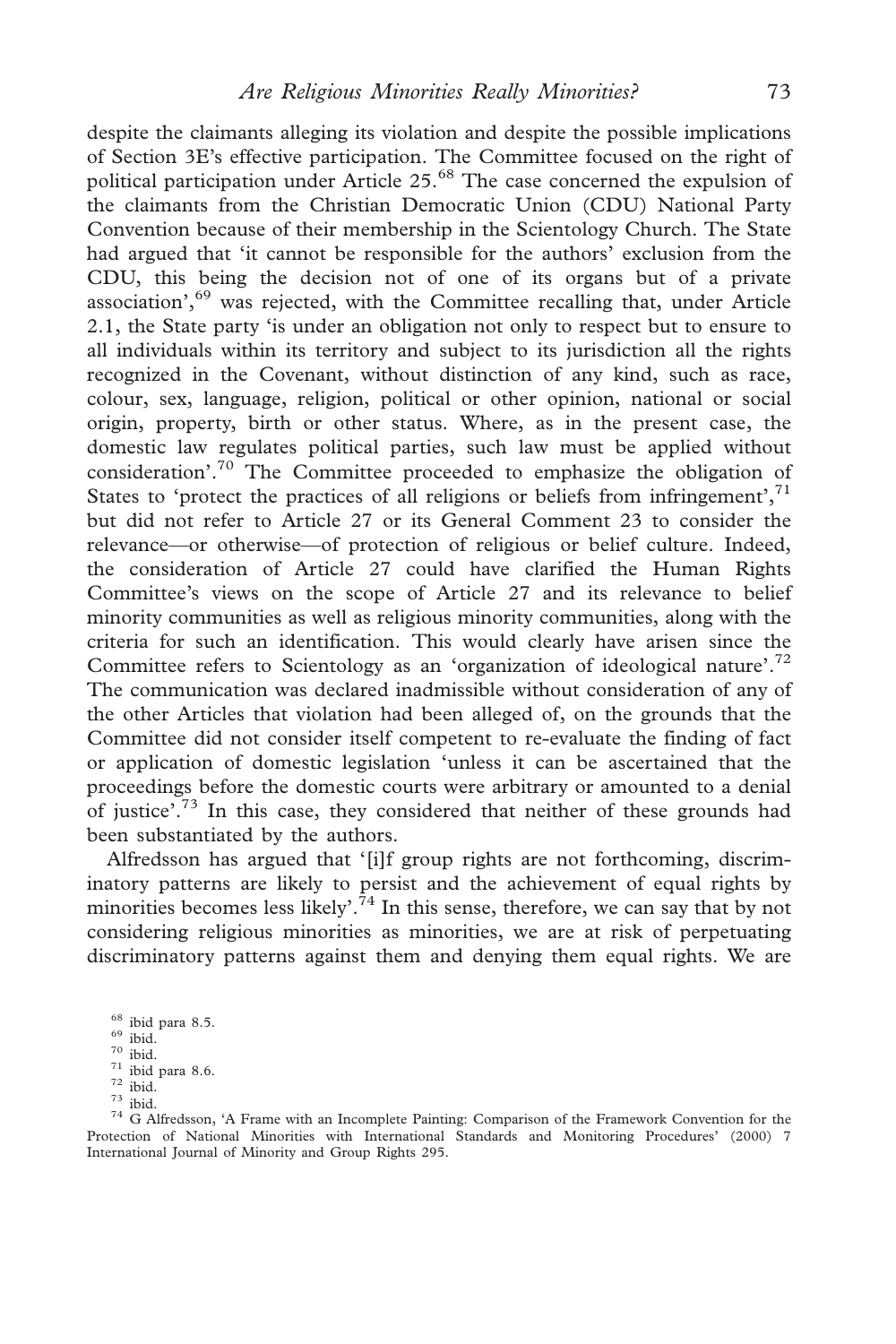also impoverishing the jurisprudence of minority rights through the refusal to consider religious minorities within its ambit.

# 5. Obstacles

Having argued that religious minorities triggered the very concern for minorities as a whole in international law, and that religious minorities were intended for inclusion in the minority rights regime and should not be sidelined from its provisions and mechanisms, we now move to the issue of what a full return of religious minorities to the minority rights regime would entail. Whereas the benefits of such an inclusion for religious minorities themselves were discussed in Section 3 above, what are the challenges that could result from such an inclusion? Four areas that are ripe for further study and require careful consideration will be outlined below. These four are far from exhaustive but they are suggestive of the challenges that may ensue. These points are not being raised in order to chill the argument for the inclusion of religious minorities, but in order for their re-integration to be realistic and informed.

## A. State–Religion or State–Ideology Relationships

The first is the question of the state–religion or ideology relationship and how this impacts on the issue of minority rights. To start with, we need to recognize who is minority and who is majority. If we take Capotorti's definition as our point of departure, we are drawn to the characteristic of a non-dominant position and solidarity towards preserving their religious characteristics. Regarding the latter, it should be noted that this 'religious characteristic' may itself overlap with or subsume 'culture', 'traditions' and 'language'. The particularities in relation to recognition of the characteristics of religious minorities may, therefore, be multiple.

In recognizing religious minorities, we also need to make a clear distinction between numerical minorities and minorities as recognized in international human rights law, the former in itself being insufficient for the recognition of the latter. Where the political leadership itself constitutes a numerical minority in terms of religion or belief, then, in fact, both religious or belief majorities and minorities would become non-dominant, creating quite a complex religion–belief 'minority' landscape. An example of this, taking into consideration not only the religion of Islam as a whole, but one branch in question, may be seen in Assad's Syria or the Al Khalifa's Bahrain. Taking the example of Syria<sup>75</sup> and considering only Sunnis, Alavis and Christians; we can observe that both Sunnis and Christians in Syria are non-dominant, the Alavis are numerically inferior but dominant in the sense of being in power. In this

<sup>75</sup> The point of this example is not to draw attention to the scale of human rights violations in Syria, but to consider its population demographics along with the political power dynamics.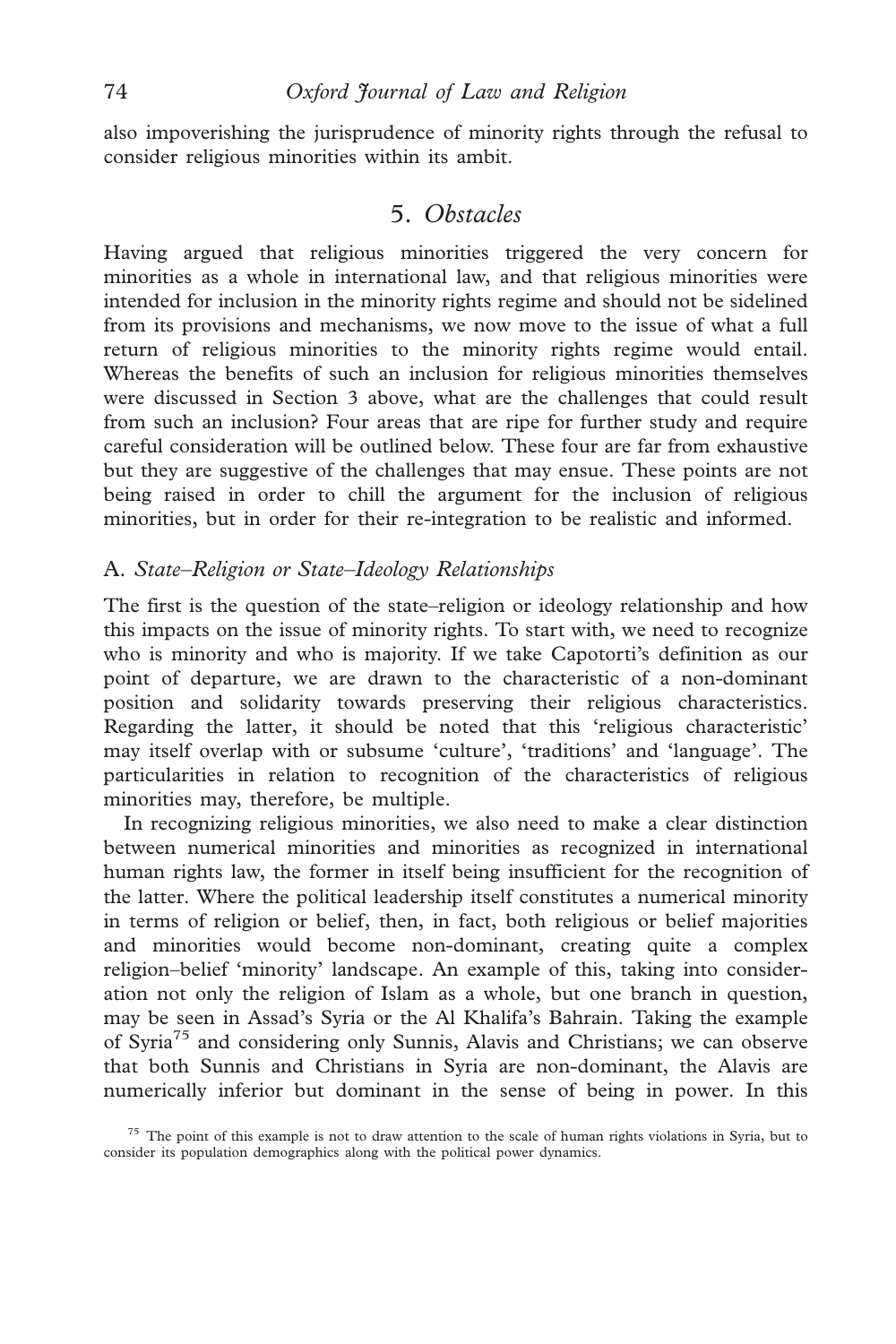context, and of these three communities in Syria, only the Christians 'fit' Capotorti's definition of constituting a religious minority in the understanding of international human rights law. Considering this situation from the ground, however, one would not always observe that the non-dominant numerical majority enjoys any advantage in terms of religious manifestation over the non-dominant and also numerical minority (eg Shias in Bahrain versus Christians in Bahrain), in fact the reverse may hold. In such scenarios, the definitions of religious minority prove somewhat wanting. The complexity of religious and belief landscapes, of course, is not limited to this. The state may situate itself anywhere along a spectrum of anti-religious or fundamentalist, secular or theocratic, exclusive or inclusive with regards to religion and belief each having a variant impact on a variety of non-dominant religion or belief groups in legal, political, societal or other forms.76 In each, a meaningful recognition of 'religious minority' may prove problematic and vigilance is necessary for a 'minority rights' approach not be exploited to reinforce dominant ideologies and elites and further repress religious or belief minorities or 'others'. As Van Dyke rightfully observes, in some countries—he gives the examples of Saudi Arabia and Spain—'the relationship between church and state is so close that it may or may not be appropriate to say that the dominant religious group has special status or rights; it simply acts through the government to work its will'.<sup>77</sup> In sum, the state religion or the state ideology is a key factor in determining the power dynamics. In turn, this colours the 'dominance' criteria in the definition of minorities. These power dynamics will often be more significant than the numerical criteria in the process of determining who the religious minorities are, in particular contexts.

Having given more acute relationship to who should be considered 'minority', we then move to the question of state support. Arguably, the state–religion or ideology relationship raises more complex issues regarding state support structures than the parallels one may draw with the other explicitly-recognized minorities—that is the state–ethnic relationship or the state–linguistic relationship. The state–religion or ideological relationship may give rise to concerns in relation to state funding for religious schools or religious organizations, muscular state promotion of the religion or ideology, enforcement of religious law as state law (a point discussed in more detail in Section 5D below), state penalties for 'non-believers' and so on. The complexities stemming from this largely distinguish themselves, or are often of a higher level of magnitude, compared to the state ethnic or linguistic relationship. As Eide observes 'If the state provides resources to facilitate the flow of cultural or religious information, then a proportional share should be given to the corresponding activities of minorities in order to avoid the

 $76$  For a discussion see J Temperman, State-Religion Relationships and Human Rights Law: Towards a Right to Religiously Neutral Governance (Martinus Nijhoff 2010). <sup>77</sup> Van Dyke (n 13) 736.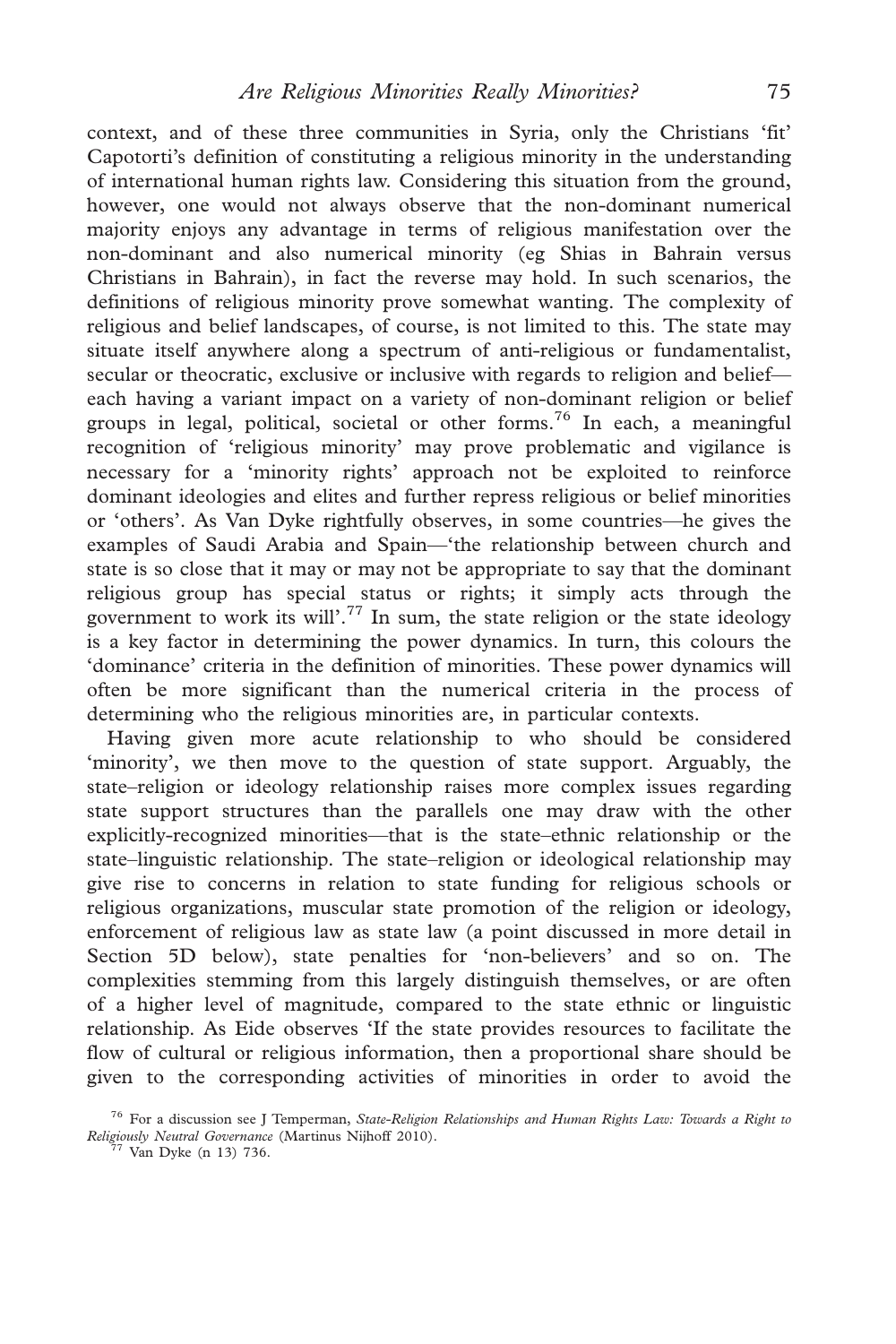challenge of discrimination. Can the same argument be made in regard to resources provided for education?<sup>78</sup> Whilst recognizing the possible overlap between preservation of culture and preservation of religion, Van Dyke recalls that this right is not absolute and limitations need to be identified, particularly in order to deal with possible conflicts 'between the right of a group to preserve an aspect of its culture and the right of [other] individuals to non-discriminatory treatment'.<sup>79</sup> Since so-called nation building and the preservation of national unity can become highly dependent on reliance on an intolerant state–religion or state–ideology relationship, vigilance is required to ensure that states do not discriminate between religion–belief minorities in order to entrench their own political support base. The state and minority leaders should also not presume the membership of persons belonging to particular (religious or other) minorities, but allow for both change of religion or belief and voluntary ascription by individuals as to such belonging.

## B. Who Fits the category of 'Religious Minority' and Who Doesn't?

A related question, is how we are to recognize religious minorities. The onus here is not on their 'minority' aspect but their 'religious' aspect. There are several dimensions to this. The first is whether 'religious' minorities include 'belief' minorities. As has been discussed elsewhere,<sup>80</sup> within freedom of religion or belief protections and mechanisms, belief enjoys equal protection as religion. It is not clear within minority rights instruments that the same holds, though the same rationale is relevant. Historically, the reason for the inclusion of belief with religion in the freedom of religion or belief instruments was the Cold War and the insistence of the Soviet block that atheism and non-religion be included. However, over time a further explicit advantage of this broad scope has become evident, that being its relevance for states who tightly demarcate controls and rights for 'recognized' religions versus 'others'. As the UN Human Rights Committee has so often reiterated, whether in its concluding observations on State Party reports or in its jurisprudence and interpretation of Article 18, it is thus irrelevant whether a state refuses 'religious' recognition for persons within its jurisdiction. Irrespective of this, the state would be obliged to ensure enjoyment of Article 18 rights for them as a 'belief'. Hence the same rationale stretches to minorities. A state, for theocratic or ideological reasons, may not recognize a religious minority as 'religious'; but would it nevertheless need to ensure that minority equal enjoyment as a 'belief' minority? This would appear to be the progressive approach to take. However, noting the framework of minority rights as special and additional rights, it is not intended to broaden its scope to such an extent that its raison d'être is

<sup>&</sup>lt;sup>78</sup> Eide (n 2) 1335.<br><sup>79</sup> Van Dyke (n 19) 12.<br><sup>80</sup> Ghanea (n 6) 303–25.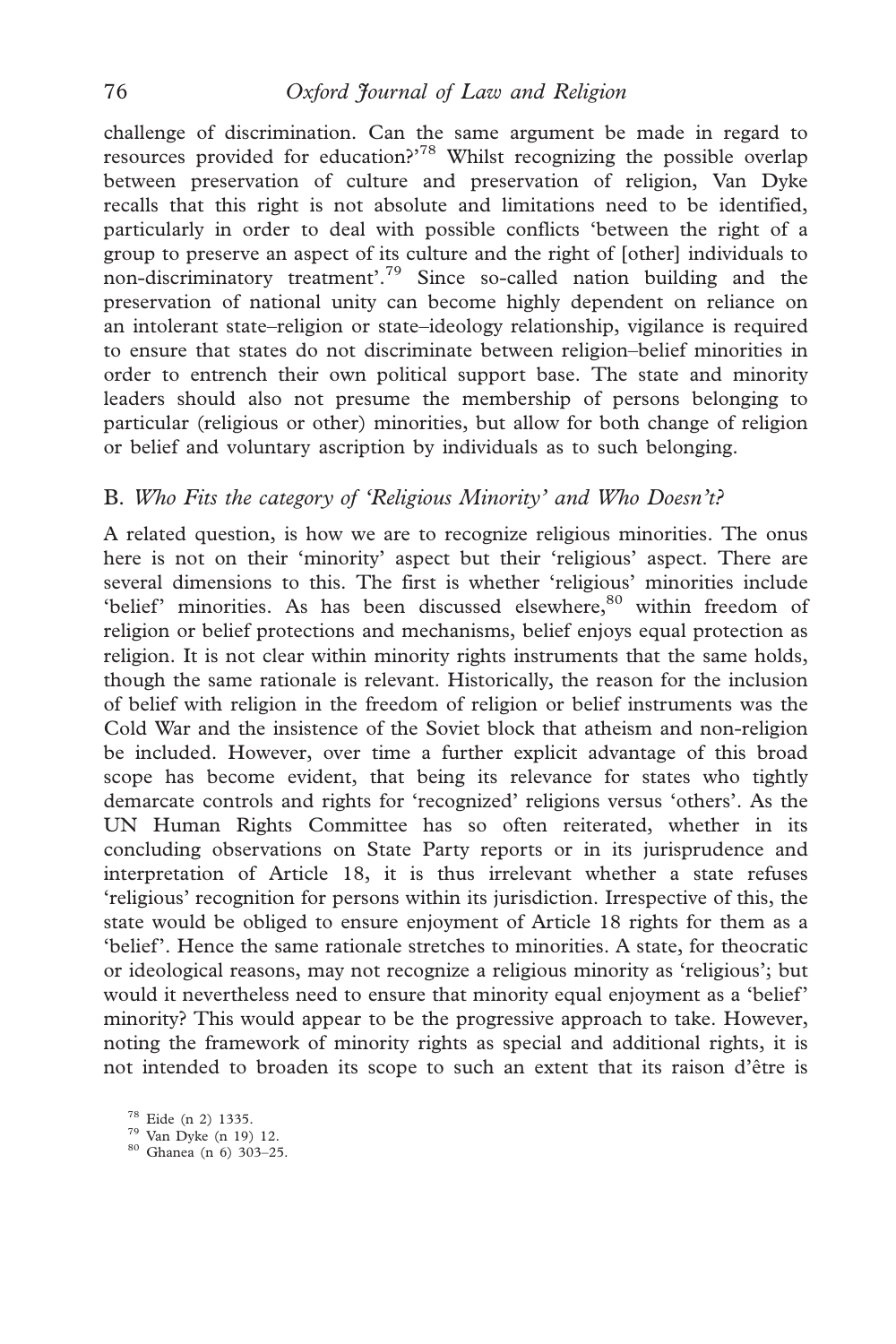trivialized. If we consider extreme cases and concerns, and without wanting to play into the 'securitization' of minorities discourse, we should be vigilant towards groups that would want to claim 'religious minority' rights in order to advance political, and even terrorist, objectives. Hence, there would need to be some interrogation of 'religion' and 'belief' in order to ensure it is more than a facade. The language of Capotorti's definition itself is indicative here, in that minorities as a whole are recognized as having a sense of solidarity towards 'preserving their culture, traditions, religion or language'. Political and militaristic objectives do not find a fit here. However, realities make this demarcation more difficult to draw and more debate and indicators may be helpful. Furthermore, there is the very question of fluidity here, as discussed in Section 4A—namely that religious communities may constitute a minority, may contain several minority groups whose identities also intersect with other characteristics or may contain a variety of persons belonging to minorities.

#### C. Religious Leadership

Another question that requires close attention is that of religious leadership. Whereas racial and linguistic minorities—too—may have leadership structures or representatives, the frequency with which they do so and the constancy of their leadership structures is usually less rigid than that of religious leadership and the manner through which such leaders assume power is usually more familiar to wider society. That is, they often use political, economic and electoral means to gain a following, in much the same way as others seeking leadership positions in their societies. Freedom of religion or belief human rights standards have soft norms acknowledging the freedom to choose their religious leaders, priests and teachers to maintain one's religious leadership structures;<sup>81</sup> however, this has not been effectively theorized within the minority rights regime. The 'gap' is that the minority rights regime goes further than freedom of religion or belief standards in requiring states to maintain the development and continuity of minority communities. In the few instances where there may be concerns regarding 'public safety, order, health, or morals or the fundamental rights and freedoms of others'<sup>82</sup> in relation to what particular religious leaders/leadership structures uphold, on what grounds can the state withdraw its support and commitment? Would it withdraw from its commitments in relation to the religious leader or the community as a whole? And to what extent would this prove a legitimate infringement? Another arena within which leadership structures have been acknowledged in international human rights is that of indigenous peoples. Here, we find that the Declaration on the Rights of Indigenous Peoples recognizes that 'Indigenous peoples have the right to participate in decision-making in matters which would affect their

<sup>&</sup>lt;sup>81</sup> Human Rights Committee, General Comment 22 (n 21) para 4.<br><sup>82</sup> International Covenant on Civil and Political Rights (n 10) art 18.3.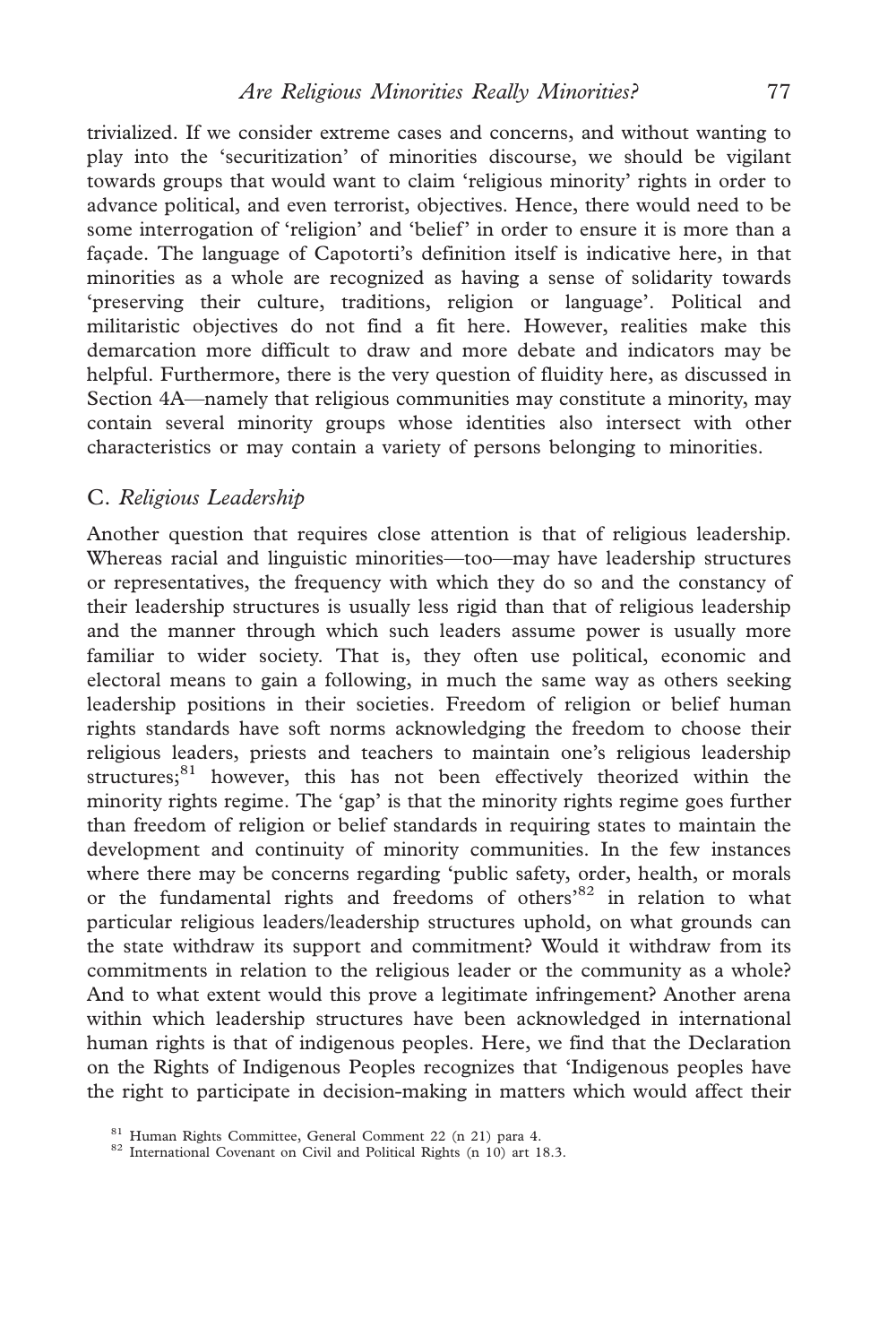## 78 Oxford Journal of Law and Religion

rights, through representatives chosen by themselves in accordance with their own procedures, as well as to maintain and develop their own indigenous decision-making institutions'.<sup>83</sup> It is further recognized that 'Indigenous peoples have the right to determine the structures and to select the membership of their institutions in accordance with their own procedures'.<sup>84</sup> Nevertheless, the point of view of leaders is not considered the final word and is subject to human rights assessment but is one factor which is taken into consideration. The position taken is neither anti nor subservient. A similar balancing can serve as the foundation for developing the framework for addressing religious leaders or leadership structures.

## D. The Implication of Religion or Belief Laws

A fourth complex area is that of religious or belief laws and how they fit within the human rights landscape. Compared with racial and linguistic minorities, we can generally observe that legal structures are one area where religious or belief minorities differentiate themselves from these other minorities and, therefore, the impact of this needs to be unravelled. The question of the position of human rights norms and mechanisms on religious laws relates not only to their voluntary application to individuals who wish to apply them in their daily lives, but also to those within the community who may be compelled to apply them or may be sanctioned for not doing so. It also overlaps with the first point raised above regarding the state–religion or ideology relationship. Furthermore, the question arises of the effort to enforce such religious laws on others outside the community, either through the new guise of civil law or through its enforced application—in the most extreme and concerning of contexts—for example, by insurgency movements such as Al-Shabaab or the Taliban. Here, Eide's reminders that 'minorities cannot use their religious freedom, or practice their culture, in ways which impede the equal exercise of others (this precept also applies to majorities)',<sup>85</sup> and that 'measures adopted to protect minorities [should] also respect the human rights of majorities', <sup>86</sup> offer useful touchstones.

The above discussion is merely traced in outline in an effort to acknowledge that there are specific questions that are raised in a more pronounced way in relation to religious minorities, and not ethnic and linguistic minorities, and that these are ripe for further discussion. Without such discussion, it is unlikely that religious minorities will be brought in from their de facto sidelining from the minority rights regime.

<sup>&</sup>lt;sup>83</sup> Declaration on the Rights of Indigenous Peoples, GA Res 61/295, UN Doc A/RES/47/1 (2007) art 18.<br><sup>84</sup> (n 83) art 33.2.<br><sup>85</sup> Eide (n 2) 1335. 86 ibid 1345.